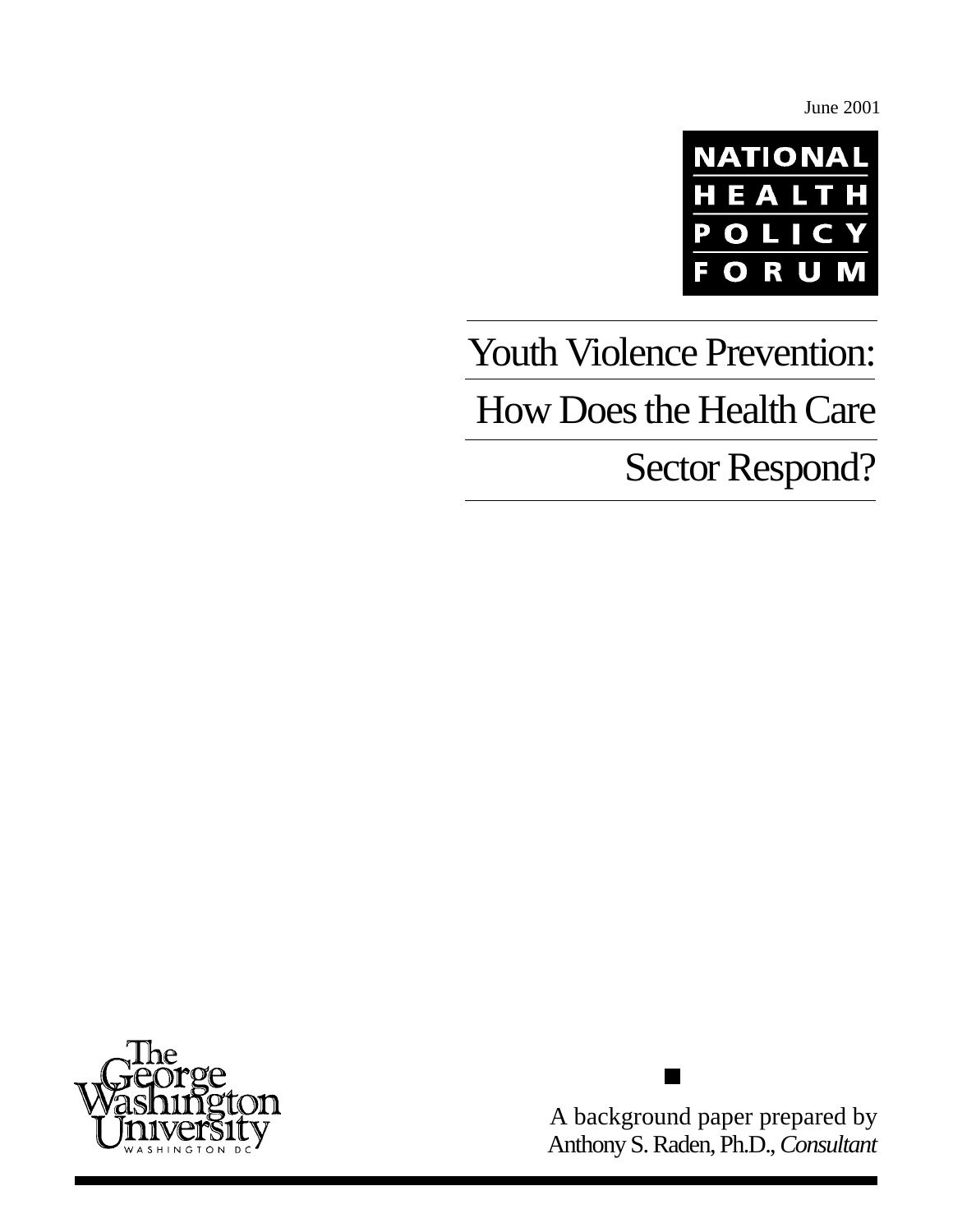*Overview—This background paper examines the health care sector's response to the complex problems associated with youth violence, identifies the unique challenges health professionals face in dealing with young victims and perpetrators of violence, and raises questions about the ability of health professionals in various types of practice settings to assume a more proactive role in preventing youth violence.*

Violent episodes involving children as both victims and perpetrators—most notably the school shootings in Colorado, California, and several other places across the nation—have raised youth violence to the fore of the nation's public health agenda. As the country has confronted repeated images of children killing children, public awareness of this critical public health problem has intensified. These images of violence also raise questions about how and to what extent various sectors of society, particularly the health professions, can respond.

Violence in the United States has historically been relegated to the domain of the criminal justice system—not conceptualized or defined as a major concern of health care providers or the public health system as a whole. In the recent flurry of public debates and conferences, policymakers and prevention experts have tended to view schools as the focal point for youth violence prevention initiatives. Although few policies have concentrated on the role of the health care sector, leading medical and health organizations have called for health care providers and systems to play an increasingly significant role in identifying and intervening with children and adolescents at risk for violence.

# **YOUTH VIOLENCE IN THE UNITED STATES**

Despite the perceptions of a deepening crisis, epidemiological data from the Centers for Disease Control and Prevention (CDC) and the Department of Justice (DOJ) indicate that juvenile violent crime, as measured by arrests, has actually declined significantly since the early to mid-1990s. According to DOJ's Office of Juvenile Justice and Delinquency Prevention (OJJDP), the number of juveniles arrested for violent crime decreased 19 percent from 1994 to 1998.<sup>1</sup> Juvenile arrests for murder are 48 percent below the peak in 1994. While the recent school shootings have generated a prevailing sense of American schools as increasingly unsafe, violence at schools has also been in decline in recent years. Although the number of multiple-victim

homicides at schools has increased since the early 1990s, the *1999 Annual Report on School Safety*, a survey prepared jointly by the Departments of Education and Justice, indicates that school-related crime declined from approximately 155 crimes for every 1,000 students ages 12 through 18 in 1993 to about 102 crimes in 1997. In fact, students are now nearly three times more likely to experience serious violence away from school than in school or traveling to or from school.<sup>2</sup>

Confidential self-reports by adolescents paint a somewhat different picture of youth violence, however. For example, the recent U.S. surgeon general's report on youth violence notes that violent acts among high school seniors increased nearly 50 percent over the past two decades. And, unlike many of the arrest-based indicators, neither this rate nor the proportion of such students engaging in violence has declined since 1993.<sup>3</sup>

Despite the recent downward trends in arrest rates, American children and adolescents are both the victims and perpetrators of violence at rates far higher than their counterparts in any other industrialized nation. Youth violence remains one of the nation's leading public health problems and policy challenges.

# **Children and Adolescents as Perpetrators of Violence**

According to the CDC's annual Youth Risk Behavior Surveillance Survey, in 1999 approximately 17.3 percent of students carried a weapon (with 6 percent carrying a gun) in the 30 days preceding the survey.4

# **BACKGROUND PAPER**

**National Health Policy Forum** 2131 K Street, NW, Suite 500 Washington, DC 20037 202/872-1390 202/862-9837 (fax) nhpf@gwu.edu (e-mail) www.nhpf.org (Web site)

**Judith Miller Jones,** Director **Karen Matherlee,** Co-Director **Judith D. Moore,** Co-Director **Michele Black,** Publications Director

**NHPF** is a nonpartisan education and information exchange for federal health policymakers.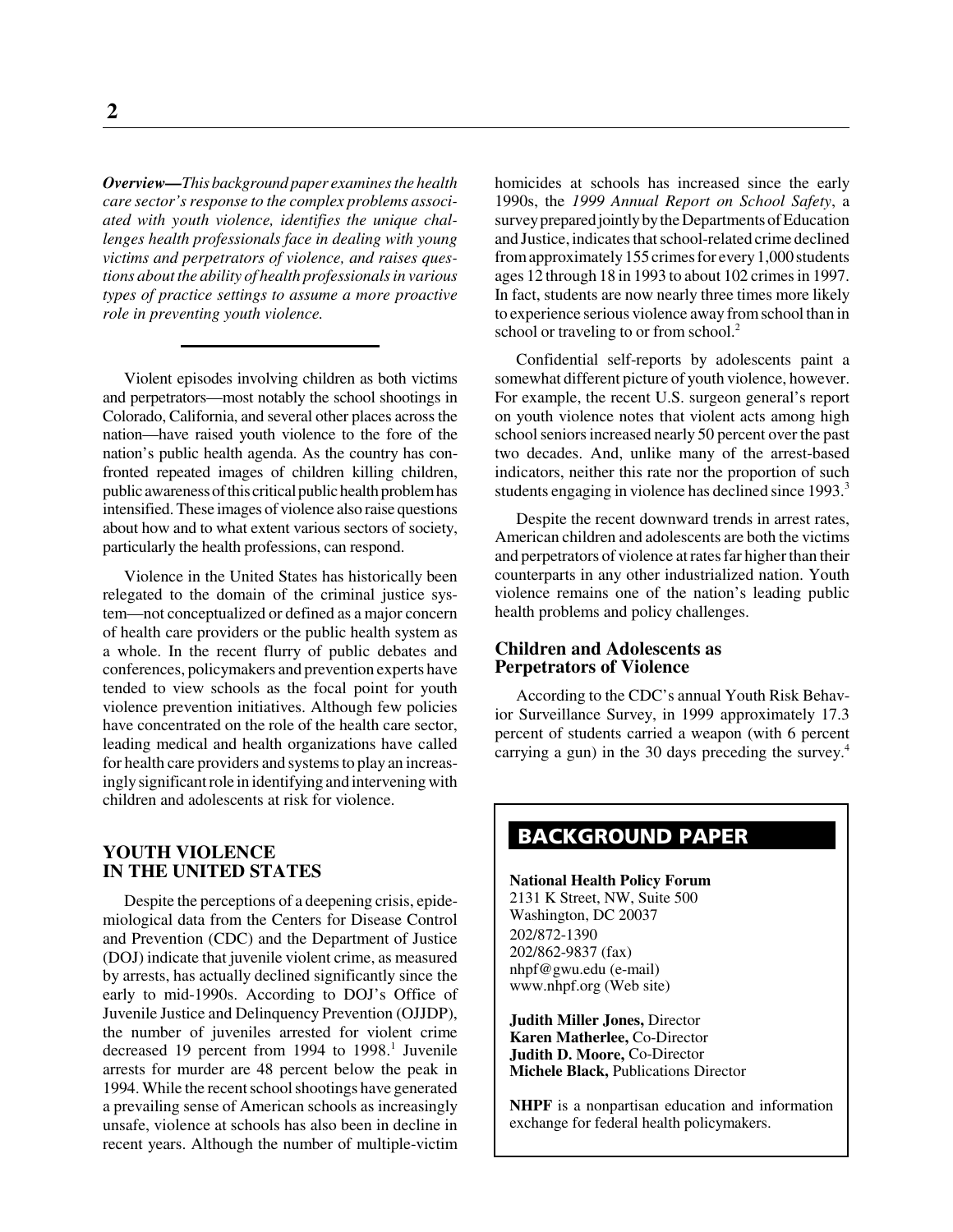While weapon-carrying may reflect the profound fear that many children experience in their schools and neighborhoods, and not necessarily a propensity for violence, children commit a startling high proportion of violent crime in the United States. The Justice Department reports that, in 1997, juveniles under 18 were involved in 17 percent of all arrests for violent crime, including 14 percent of arrests for murder, 17 percent of arrests for rape, and 14 percent of arrests for aggravated assaults.5

The establishment of effective interventions requires an understanding of the developmental processes that place some children on paths towards violence. The surgeon general's report on youth violence identifies two onset trajectories for violence. One, which begins before puberty, is often characterized by sequences of escalating behaviors that lead from early aggression to defiant and antisocial behavior to actual violence. These youth "generally commit more crimes, and more serious crimes, for a longer time." Their violence sometimes continues into adulthood. The other, more common, trajectory begins around ages 13 and 14 and peaks between 16 and 18. If youths have not initiated violence by age 20, it is highly unlikely they will ever become serious offenders.<sup>6</sup>

In recent years, a great deal of research has attempted to identify both risk factors and protective factors—the personal attributes and contextual conditions that respectively increase or reduce the likelihood that a child or adolescent will become involved in violent behavior. In April 2000, the DOJ OJJDP released the results from the Study Group on Serious and Violent Juvenile Offenders, a two-year initiative that brought together experts to analyze and synthesize current research on the predictors of youth violence.<sup>7</sup> This report adds to an extensive body of research that documents that numerous individual, familial, social, and situational factors place children and youth at risk for violent perpetration. The Study Group Report highlighted the following:

- *Individual factors—*Emotional disorders (such as depression, social withdrawal, nervousness, and anxiety); hyperactivity, concentration problems, and risk-taking; aggressiveness; early initiation of violent behavior; involvement in other forms of antisocial behavior (such as smoking, early sexual behavior, and stealing); beliefs and attitudes favorable to deviant or antisocial behavior; academic failure, truancy, and dropping out of school.
- *Family factors*—Parental criminality, child maltreatment, poor family management and parenting

practices, parental attitudes favorable to substance use and violence, low levels of parental involvement, parent-child separation, delinquent siblings, poor family bonding and family conflict.

- *Social/neighborhood factors*—Poverty, community disorganization, availability of drugs and firearms, exposure to violence and racial prejudice, neighborhood adults involved in crime, delinquent peers and gang membership.
- *Peer factors*—Delinquent siblings, delinquent peers and gang membership.

# **Children and Adolescents as Victims of Violence**

The Justice Department reports that children and adolescents are significantly more likely than adults to be crime victims. In 1996, of the 22.3 million adolescents (ages 12 through 17) in the United States, 1.8 million reported being the victims of sexual assault, 3.9 million reported having been victims of a serious physical assault, and almost 9 million reported having witnessed serious violence during their lifetimes.<sup>8</sup> While it is difficult to obtain reliable data on nonfatal violent injuries, the National Ambulatory Medical Care Survey documented that, in 1995, children and adolescents 17 years of age or younger had 517,000 hospital emergency department visits for assault-related injuries.9 According to the *1999 National Report on Juvenile Offenders and Victims*, 2,100 juveniles under the age of 18 were murdered in the United States in 1997—approximately 6 a day. Adolescents are now more likely to die as a result of gunshot wounds than of all natural causes combined.10

While recent mass shootings in upper-income and rural communities have generated enormous media attention, $11$  it is important to remember that the distribution of lethal and nonlethal violence in the United States is uneven. Severe violence tends to be disproportionately concentrated in big cites. According to the Justice Department, 25 percent of murders of juveniles occurred in 8 of the more than 3,000 counties in the United States, while 90 percent of counties did not have a juvenile murderer. With violence an intrinsic element of daily life in many urban neighborhoods, it is not surprising that surveys indicate that most school-aged children from inner-city communities encounter severe violence as either a victim or a witness.

Psychologists emphasize that the impact of violence on children depends on multiple, interacting factors, including the child's age, developmental level, and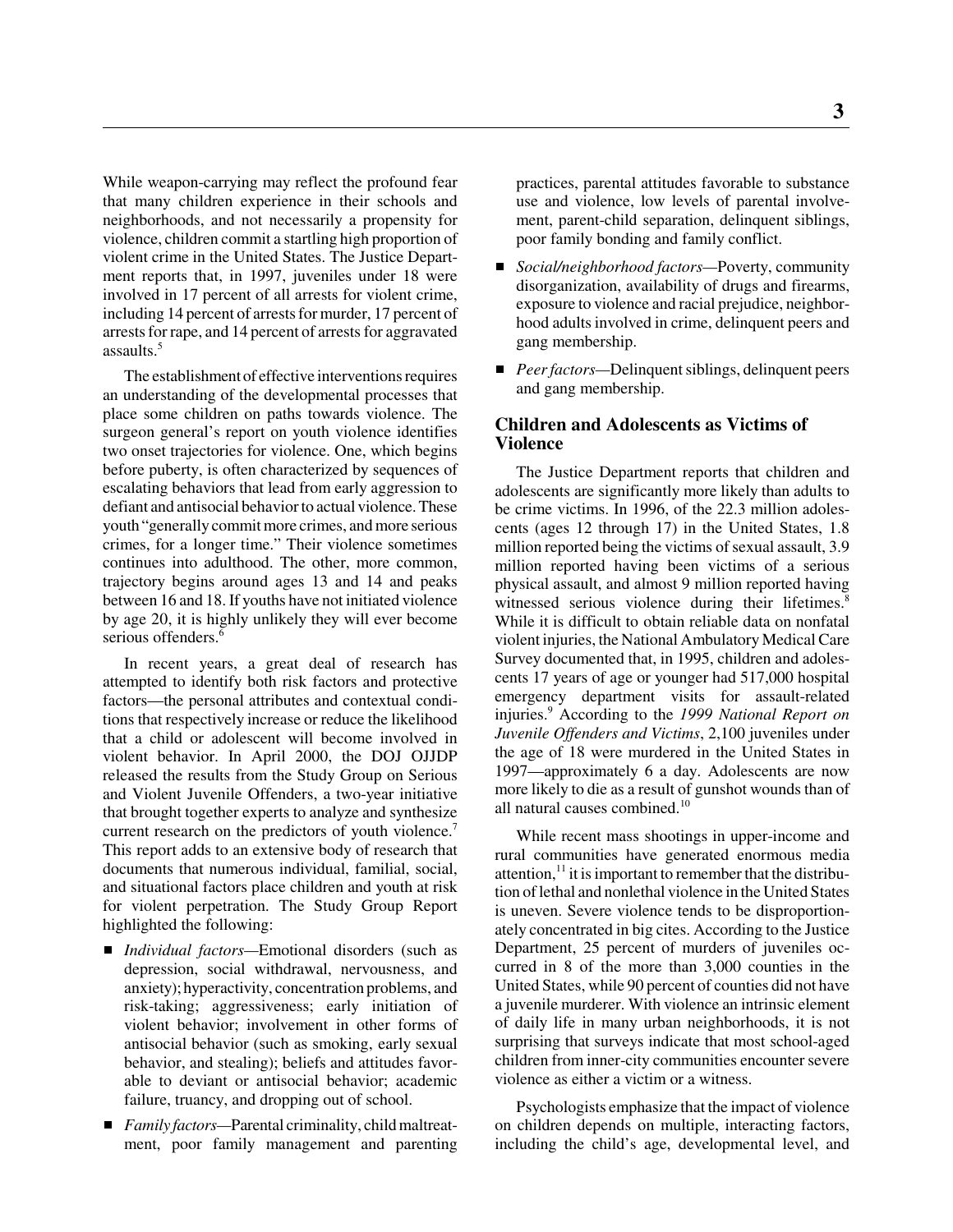internal resources; the family and community context in which the violence occurred; and the availability of family and/or community supports. Young children under five who experience chronic violence are particularly vulnerable to a loss of recently acquired developmental skills (such as bowel control or advanced speech), developmental delays, and behaviors indicative of anxious attachment to caretakers. The violence exposure or victimization of school-aged children and adolescents is associated with impaired school functioning and increased anxiety, depression, stress, and hopelessness. Some children, particularly pre-adolescents and adolescents, develop a diminished perception of risk that can lead to dangerous acting-out behaviors. Particularly worrisome is the fact that many children immersed in violent environments develop a heightened tendency to perceive social interactions as threatening and to view violence and aggression as acceptable ways to resolve conflict. In fact, chronic violence exposure is one of the most potent risk factors for an increased propensity to commit subsequent acts of violence.<sup>12</sup>

#### **Recent Federal Legislative and Programmatic Responses**

As policymakers and experts from different disciplines debate the interacting causes of youth violence, solutions and policies have been proposed from all sides of the political spectrum: gun control measures, limitations on the Internet and entertainment industry, tougher juvenile criminal penalties, and increased resources for school-based mental health services and prevention programs, to name a few. In the  $106<sup>th</sup>$ Congress, S. 254, the Violent and Repeat Juvenile Offender Accountability and Rehabilitation Act of 1999, sponsored by Sen. Orrin Hatch (R-Utah), passed the Senate but was rejected by the House due to its inability to resolve controversial gun control provisions. The legislation combined "get-tough" criminal provisions (for example, authorizing juveniles age 14 years or older who commit serious violent felonies to be tried as adults) with support for programmatic, preventive interventions (for example, school safety and violence prevention training for school personnel and early childhood educators). Taking a different tack in the  $107<sup>th</sup> Congress$ , Rep. Lamar Smith (R-Tex.), chairman of the House Judiciary Crime Subcommittee, excluded both Democrat-favored gun control provisions and enhanced punishments for juvenile offenders sought by Republicans from his Consequences for Juvenile Offenders Act of 2001. The bill, H.R. 863, would authorize \$1.5 billion in juvenile crime prevention grants to the states. At this writing, the bill is awaiting

action by the full House; no companion measure has been introduced in the Senate.

Numerous federal agencies target youth violence in schools through a myriad of initiatives. An inventory of federal activities addressing violence in schools compiled by the CDC's Division of Adolescent and School Health included six large-scale surveillance and monitoring projects; 17 separate evaluations of interventions, initiatives and programs; 42 additional research projects, research syntheses, and application activities; 27 resource development activities (such as manuals and publications on "best practices"); 24 programmatic activities (such as grants to schools and communities for prevention-related activities); and support for seven resource and technical assistance centers.<sup>13</sup>

One of the major and most widely acclaimed federal youth violence initiatives has been the Safe Schools/ Healthy Students Initiative, a joint program involving the Departments of Education, Health and Human Services, and Justice. In August 1999, the Clinton administration announced more than \$100 million in grants through this initiative for programs to reduce youth violence through the establishment of schoolbased community partnerships emphasizing comprehensive linkages between school districts, law-enforcement officials, mental health authorities, and communitybased organizations. In September 1999, the Department of Education distributed an additional \$35 million to 97 school districts in 34 states to recruit, train, and hire school drug and school safety coordinators. In April 2000 the administration announced \$41 million in grants to fund 23 new school-based community partnership programs. In August and September 2000, the administration expanded program funding: \$20 million was distributed to 58 school districts in 30 states to establish or expand elementary school counseling programs and \$45 million was earmarked to 113 school districts in 35 states to hire middle school drug prevention and safety coordinators.

# **VIOLENCE PREVENTION AS A PUBLIC HEALTH RESPONSIBILITY: THE ROLE OF THE HEALTH CARE SECTOR**

Rising rates of youth homicides in the late 1970s and early 1980s lead to the reframing of youth violence from a juvenile justice issue to a pervasive public health problem.14 The surgeon general's report on youth violence affirms that the problem is a "high-visibility, high priority concern in every sector of U.S. society." This "rethinking" was part of a growing recognition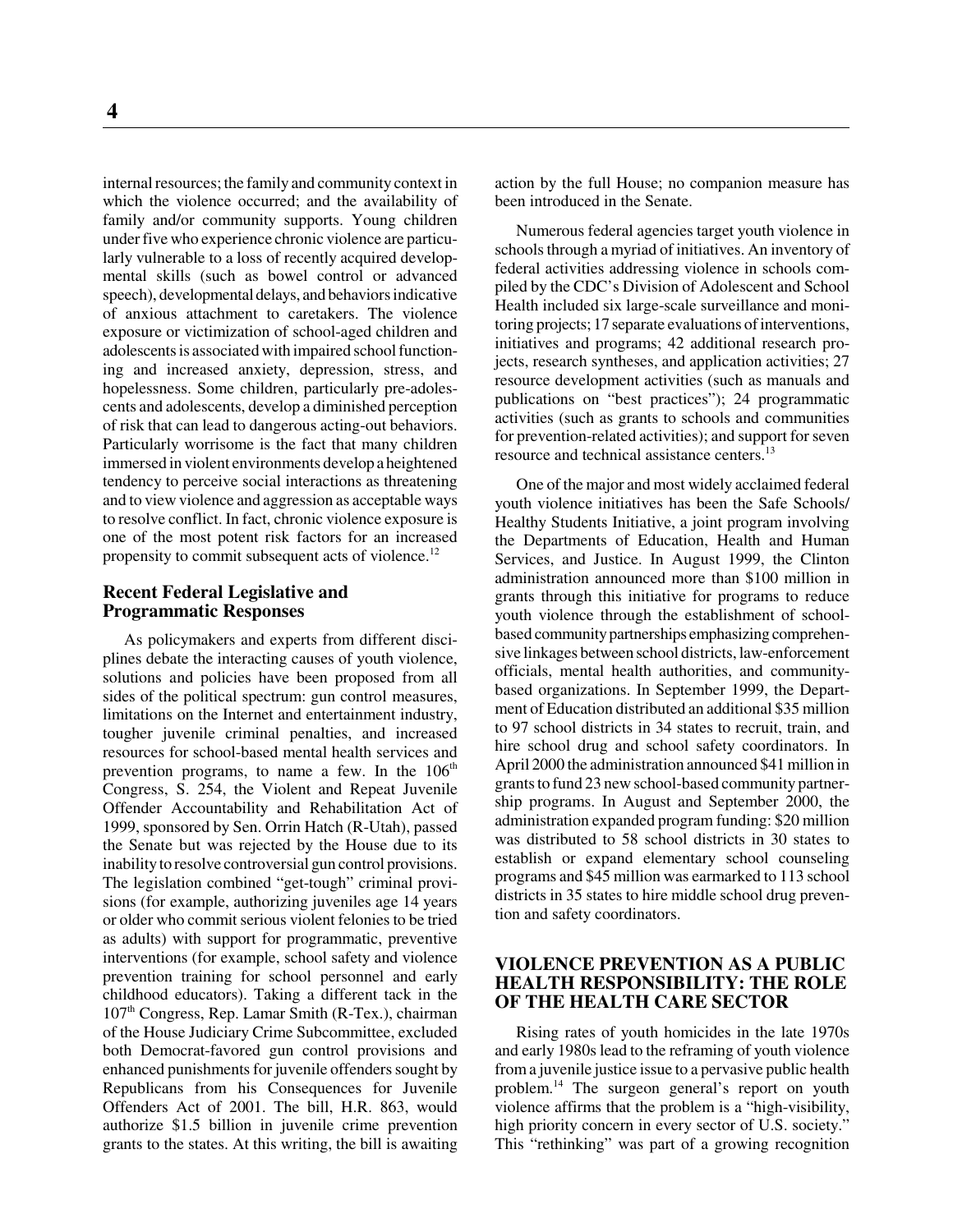that violence—domestic violence as well as street crime—is an important challenge to the public health of all Americans. In 1983, the CDC elevated violence to its list of public health priorities that require systemic, interdisciplinary public health responses. (As a discipline, public health entails the assessment of threats to the health and safety of a given population (for example, the citizens of political subdivision such as Los Angeles or the state of Vermont or the citizens of the Unites States as a whole).) As a result, public health planners have to an increasing extent taken violence into consideration as they make plans to reduce factors that jeopardize the health and safety of all citizens. Public health approaches to violence prevention emphasize primary prevention (that is, preventing violence before it occurs); community-based interventions, outreach, and educational programs; epidemiological surveillance; and cross-disciplinary, integrative interventions. *Tracking Healthy People 2010,* which spells out a comprehensive set of health objectives for the nation, devotes an entire chapter to injury and violence prevention; some of the initiative's youth-related objectives explicitly address physical fighting and weapon carrying by adolescents.<sup>15</sup>

Within the federal government, the CDC is playing an increasingly active role in setting the nation's violence prevention agenda through a diverse set of activities that include designing, implementing, and evaluating youth violence prevention projects; providing technical assistance to state and local agencies and organizations; funding and supporting innovative interventions and research projects; and violence monitoring and surveillance. In September 2000, the CDC awarded \$7 million to ten colleges and universities to establish National Academic Centers of Excellence on Youth Violence. These centers will address youth violence by developing and implementing community response plans, training health care professionals, and conducting research into risk factors for youth violence and the effectiveness of interventions. CDC also released the *Best Practices of Youth Violence Prevention* sourcebook which "details the four key strategies to preventing youth violence: parent and family-based strategies, home visiting, social and conflict resolution skills, and mentoring."16

Finally, the Department of Health and Human Services (DHHS), along with nine other members of the Commission for the Prevention of Youth Violence, recently pledged to increase its involvement in community-based coalitions and programs to prevent youth violence, implement screening and response

protocols to identify children and youth at risk, seek related professional education opportunities, and advocate for violence prevention.<sup>17</sup>

# **RECOMMENDATIONS AND POLICIES OF MEDICAL AND HEALTH ASSOCIATIONS**

While a sizable number of health care providers question whether violence prevention is an appropriate role for health care professionals to assume, associations and organizations representing physicians, nurses, and mental health providers have increasingly started to view youth violence as a public health problem to be addressed by health care providers and health systems. Consequently, these associations have established policies, practice guidelines, and recommendations designed to increase involvement in preventive services.

#### **Physicians**

The American Medical Association (AMA), which has designated violence as one of the top public health problems in America, addresses violence through its internal policies, programs, and initiatives. The organization has established a National Advisory Council on Family Violence and devotes a portion of its Web site to violence prevention initiatives and policies. Emphasizing that physicians need enhanced training in diagnosing, treating, and managing violence-related cases, the AMA's House of Delegates is encouraging the development of educational advisories, materials, and resources to assist physicians in identifying, counseling, and referring individuals at high risk of violent injury. Consequently, the AMA has endorsed the CDC's ongoing initiatives to (*a*) evaluate and develop training programs designed to train physicians in violence prevention and appropriate interventions and (*b*) develop surveillance methodologies for physicians to track violence-related injuries.

Supporting the efficacy of comprehensive, interdisciplinary prevention initiatives, the AMA encourages physicians to develop relationships with educational and social service providers. The AMA, therefore, recommends that state and county medical societies collaborate with state and local health departments, criminal justice and social service agencies, and local school boards in the development of violence control and prevention activities. In Colorado, which has become a locus for violence prevention programming and advocacy since the shootings at Columbine High School in Littleton, the Colorado Medical Society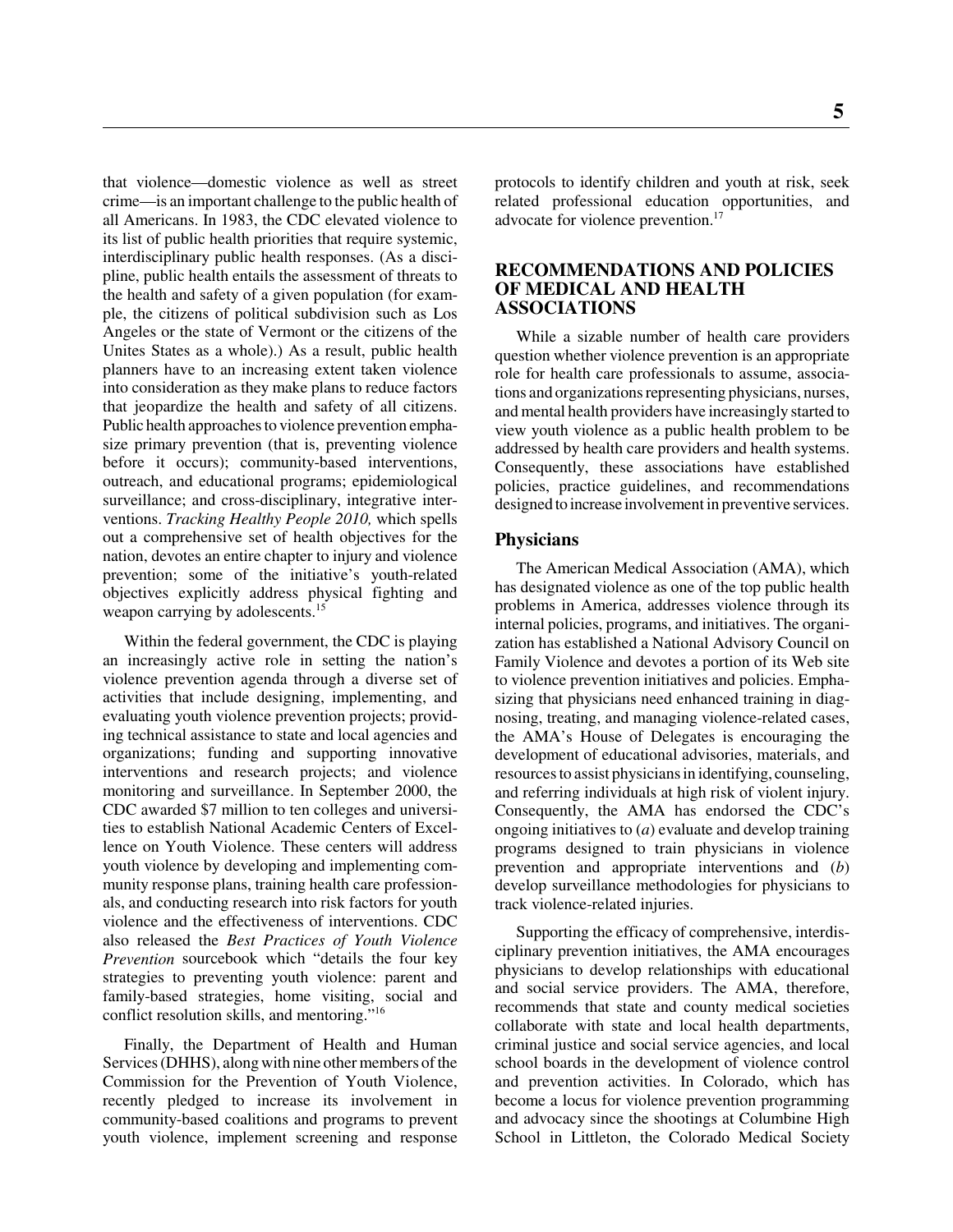created a special task force in conjunction with the Colorado Psychiatric Society to investigate issues related to the increase in gun-related mass assaults.

To address youth violence, the AMA endorses SAVE (Stop America's Violence Everywhere), a school- and community-based informational campaign sponsored by the AMA Alliance, an organization of 50,000 physicians' spouses. The SAVE campaign distributes to schools materials that encourage nonviolent styles of coping and behavior. AMA Alliance members also provide information to principals, teachers, students, and community leaders about strategies that can be implemented to reduce violence. As another component of the overall campaign to prevent youth violence, the AMA has spoken out against excessive media violence. On a policy level, the organization supports modifying the entertainment ratings system and, on a clinical level, urges physicians to counsel parents about the effects of media violence on children's development.

The American Academy of Pediatrics (AAP) released a policy statement in 1999 outlining the role of pediatricians in youth violence prevention. Calling violence prevention critical to its strategic agenda for promoting optimal child health and development, the AAP urges pediatricians to address violence in four major areas: clinical services, community advocacy, research, and education. The organization's Task Force on Violence stresses that physicians are uniquely situated to intervene with children who are experiencing or are at-risk for violence and recommends strongly that pediatricians increasingly be taught to recognize violence-related risk factors and diagnose and treat violence-related problems. The AAP, therefore, proposes that violence assessment and screening become basic components of medical training and pediatric care.

The AAP further suggests that when physicians identify risk factors for violence or violence-related problems, appropriate treatment or referral to additional services, such as mental health counseling, should occur. To promote and improve injury surveillance, the AAP proposes that emergency department visits and hospitalization records document the circumstances surrounding violent injuries through the use of standardized external cause-of-injury codes (also known as E-codes). Part of the International Classification of Diseases Coding Systems, E-codes are found on billing forms and provide information indicating whether an injury was caused by an accidental or intentional event. E-code data enhance the documenting of violence rates and provide the basis for preventive counseling and the establishment of epidemiological profiles that become critical for population-level prevention initiatives. Danielle Laraque, M.D., who is chief of the Division of General Pediatrics at Mount Sinai Medical Center and serves on the AAP's Committee on Injury and Poison Prevention, urges the implementation of polices that will encourage more comprehensive and consistent Ecoding. "Data is a tool to be able to define the problem," Laraque says. "E-coding is important to be able to pull out the specific diagnosis and intent. . . . If you cannot define the problem, then it is very hard to build coalitions and actually build interventions."18

#### **Psychiatrists and Psychologists**

The American Psychological Association (APA), through its Board for the Advancement of Psychology in the Public Interest, has placed its highest priority on issues related to youth violence. The organization has undertaken several projects to address youth violence, including the APA Commission on Violence and Youth, which disseminates research and information on children's risk factors for violence and effective interventions. The APA has also lobbied for enhanced resources for mental health professionals who are on the front line dealing with violence related issues. In the last year, the APA teamed with MTV to develop a national Youth Anti-Violence Campaign, which includes the distribution of a free "Warning Signs" guide on violence prevention. The APA has also established a task force to develop a comprehensive protocol and curriculum to train Emergency Medical Services Personnel in youth violence prevention.

Describing violence as a public health problem of epidemic proportions, the American Academy of Child and Adolescent Psychiatry (AACAP) has launched the Violence Initiative, which recommends that psychiatrists become more involved in youth violence prevention and treatment. Calling for increased collaboration among physicians, psychiatrists, and educators in comprehensive prevention initiatives, the organization encourages psychiatrists to shift their emphasis from an individual to a community-wide perspective. With violence prevention at the top of the agenda, AACAP is exploring strategies to facilitate psychiatrists' playing a greater role in education, research, clinical interventions, political lobbying, policy, and prevention. David Pruitt, M.D., the past president of the AACAP, has called for several policies to reduce youth violence: enhanced coverage for mental illness to ensure accurate diagnosis and comprehensive treatment; more schoolbased mental health clinics where trained professionals are available to evaluate and provide early intervention;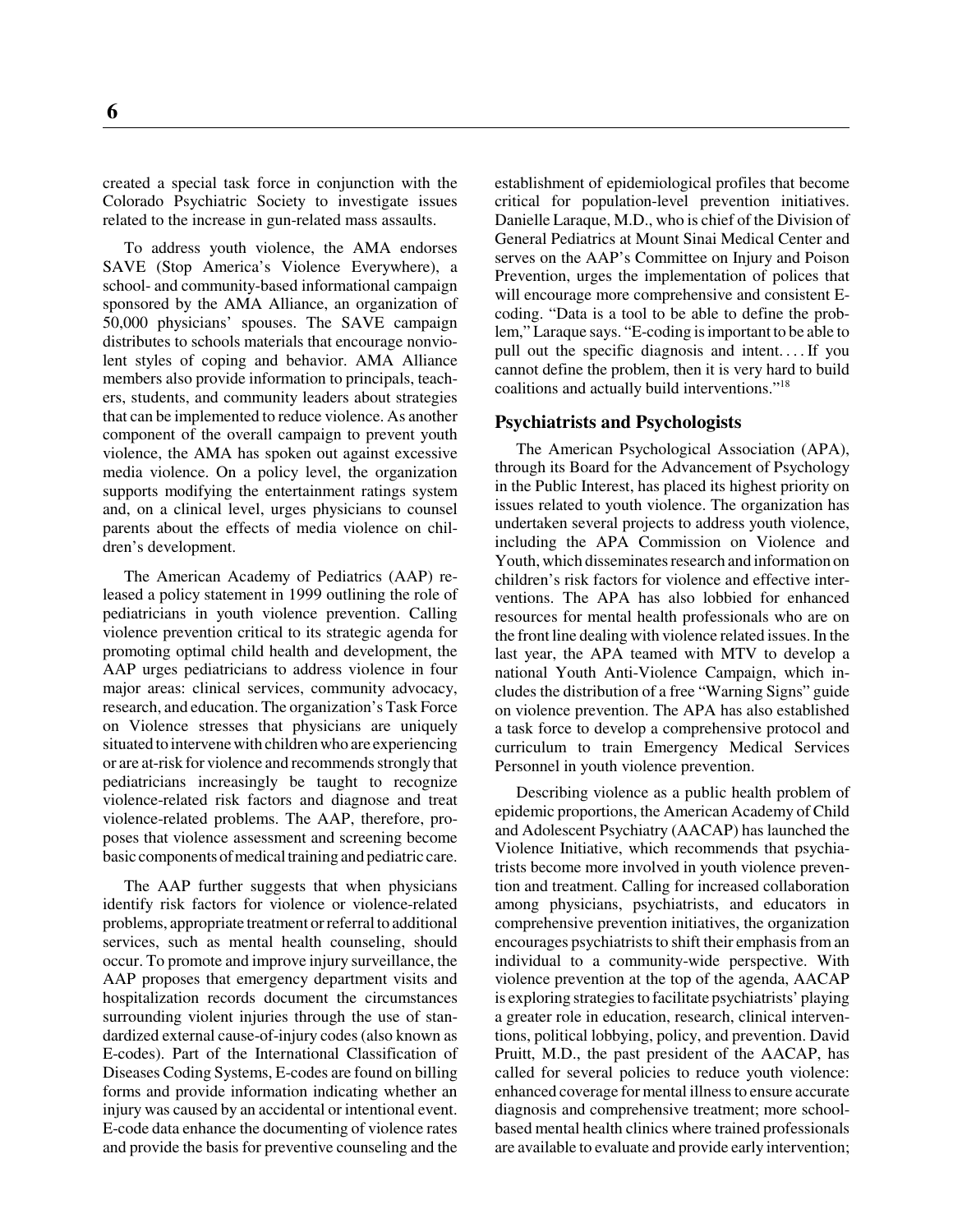and prevention, intervention and education programs to educate parents and teachers about the early warning signs for youth violence.

# **Nurses**

The American Academy of Nursing (AAN) has established an Expert Panel on Violence to develop policy recommendations addressing the role of nurses in youth violence prevention. Ann Burgess, chair of the panel, proposes that nurses contribute to prevention efforts in the multiple practice settings where nurses are located—including hospitals, clinics, schools, and homes. Burgess recommends that nurse training programs address more thoroughly the profile characteristics that place children at risk for aggressive and violent behavior and suggests that greater emphasis be placed on the evaluation and documentation of both the early warning signs for violence and the violence-related injuries.19

The National Association of School Nurses (NASN) has updated its position statement on the role of the school nurse in violence prevention, calling for school nurses to "be active members of crisis intervention teams and curriculum committees, and be involved in the development and planning of intervention and prevention programs."<sup>20</sup> Moreover, the NASN urges schools and communities to work together to focus on anger management, the introduction of counseling and peer mediation programs, and the development of programs to foster problem-solving and conflict resolution skills.21 These goals are echoed in a recent report by the Urban Institute, *Problem Behavior Prevention and School-Based Health Centers: Programs and Prospects,* that proposes that school-based health centers become a locus for the delivery of primary and secondary prevention interventions, including mental health and violence prevention services, for children and adolescents.<sup>22</sup>

Many of these professional associations joined with the DHHS to form the Commission for the Prevention of Youth Violence.<sup>23</sup> In addition to the four pledges taken by each of the members, the commission spelled out seven priorities for action in its December 2000 report:

- Supporting the development of healthy families.
- Promoting healthy communities.
- Increasing access to insurance and mental health services.
- Enhancing early identification and intervention for youth and families at risk.
- Reducing access to and risk from firearms.
- $\blacksquare$ Reducing exposure to media violence.
- $\blacksquare$  Ensuring national support and advocacy for solutions to violence through research, public policy, legislation, and funding.<sup>24</sup>

While the intentions and initiatives of these professional societies regarding violence prevention are commendable, they are relatively recent. As a result, there is, as yet, little to point to in the way of concrete results or outcomes.

# **PROMISING PREVENTION APPROACHES IN THE HEALTH SECTOR**

In accordance with the recommendations of health care policy and advocacy organizations that individuals and institutions accept a greater role in youth violence prevention, numerous preventive practices, programs, and interventions have been established. While it is beyond the scope of this background paper to review and classify all of the ways in which the health care sector intervenes to address the consequences of youth violence, interventions vary across different specialties and disciplines (for example, pediatricians, nurse practitioners, and trauma surgeons), settings (such as community-based clinics, hospitals, schools, and homebased programs) and target populations (including lowrisk or high-risk children and adolescents, victims of violence, and families). Promising intervention models include the following:

# **Prioritizing Violence Prevention within Community-Based Health Clinics**

For more than 20 years, the pediatrics department of the East Boston Neighborhood Health Center has implemented a well-regarded violence prevention program. In 1987, Ronald Slaby, M.D., collaborated with the program's founder, Peter Stringham, M.D., to develop a series of curricula and interventions. Pediatricians are now trained through the program to (*a*) take a thorough history of children's involvement with violence as aggressors, victims, or bystanders; (*b*) educate parents about strategies to help children develop behavioral patterns and thoughts that lead to nonviolent problem solving; and (*c*) provide follow-up visits to support the changes children and their parents make to help prevent violence. The staff have also worked with schools and community organizations to change community norms about violence and to develop violence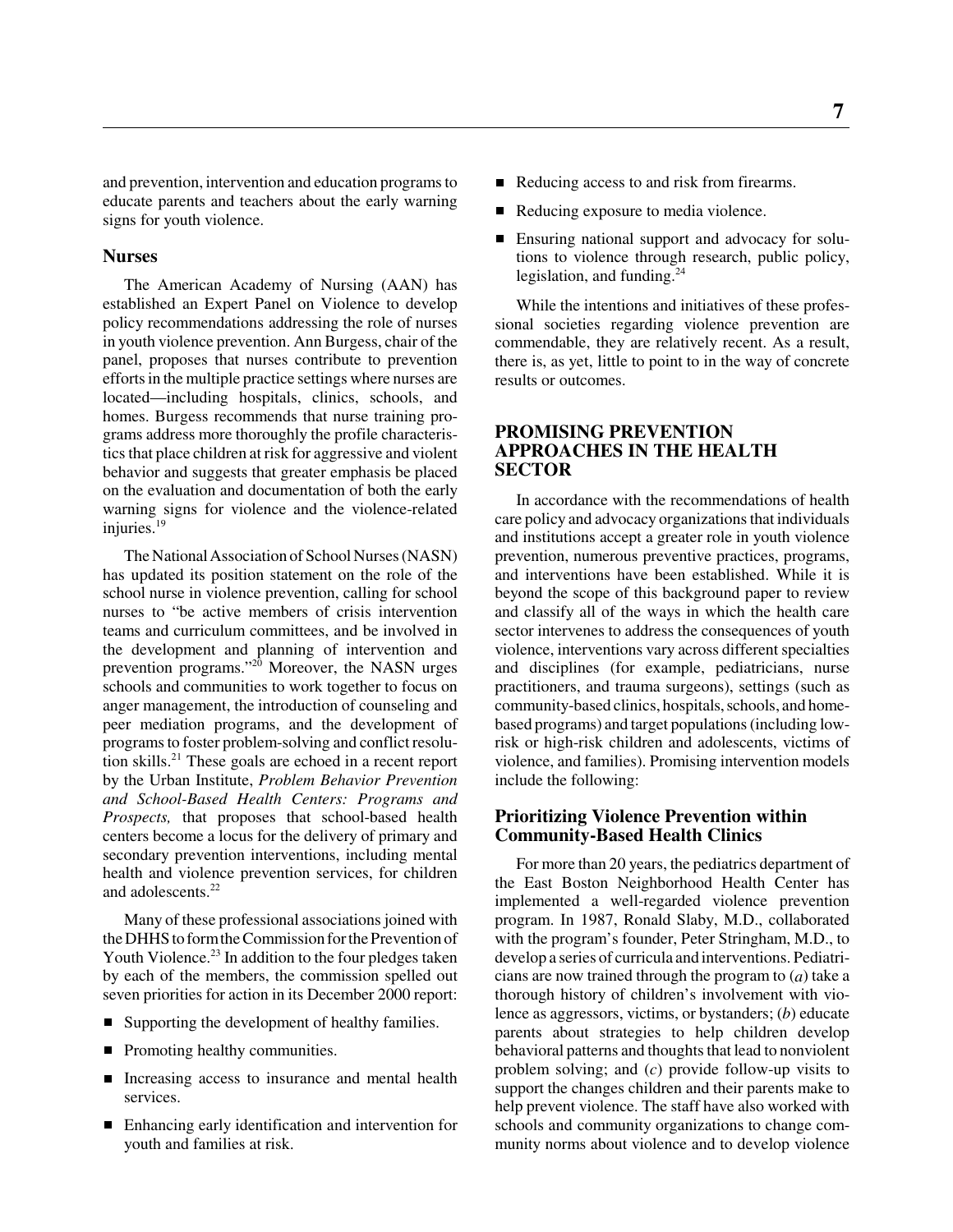prevention programming. A longitudinal evaluation of adolescents seen at the health center found that a simple screening instrument used during health maintenance visits successfully identified those youth who were at greatest risk for future violence-related injuries.<sup>25</sup>

#### **Hospital-Based Prevention Programs**

The Injury Free Coalition for Kids, funded by the Robert Wood Johnson Foundation and consisting of hospital-based programs in nine cities, is designed to decrease childhood injuries by creating safer environments for children.<sup>26</sup> While each program has developed a range of injury-reduction activities, such as safe playground initiatives, motor vehicle or bicycle safety programs, and injury surveillance programs, the programs also target violence prevention and reduction. St. Louis Children's Hospital, the Children's Hospital of Philadelphia, the Harlem Hospital Injury Prevention Program, and the Harbor-UCLA Medical Center have developed violence prevention programs for children and adolescents based on strategies such as conflict resolution, anger management, youth development activities, or the provision of positive role models. Children's Memorial Hospital of Chicago has developed KidStart, a program that encourages children's artistic self-expression to decrease the acute and delayed stress effects associated with children's experience of violence. Pittsburgh's Mercy Hospital has created the Goods for Guns program, which seeks to reduce children's firearm injuries by providing gift certificates in exchange for unwanted guns. An ongoing evaluation of Harlem Hospital's Injury Prevention Program illustrates the potential of hospital-based prevention programs. Since the implementation of the initiative, the Northern Manhattan Injury Surveillance System has documented a 46 percent decrease in violent injuries among Harlem children under age 17. During the same time period, children of similar ages in a neighboring community without the comprehensive prevention program (Washington Heights) experienced a 93 percent increase in violence-related injuries.<sup>27</sup>

#### **Partnering between Mental Health Professionals and Police Officers**

To address the psychological trauma of chronic and/or acute exposure to community- and home-based violence, the Justice Department has funded programs in nine cities that bring together mental health professionals and police officers to intervene with children who have witnessed or experienced violence. Based on an intervention initially developed by the Yale University Child Study Center and the New Haven Police Department, the Child Development Community Policing Program encourages child development experts and police officers to provide each other with training, consultation, and support. Program components include child development and psychology training for community-based police officers, and a clinical consultation service through which clinicians who work collaboratively with police supervisors are on call for referrals and immediate clinical guidance in the aftermath of a child's traumatic experience. Researchers from the National Center for Children Exposed to Violence are currently planning an evaluation that will assess the program's effectiveness in reducing the longterm consequences of child traumatization.

#### **Nurse Visitation Programs**

A nurse visitation program established in the early 1980s in Elmira, New York, has been shown to significantly reduce factors associated with youth violence. Following in the tradition of public health nursing, which has a long history of home visits to disadvantaged families, the comprehensive program, which began during a woman's pregnancy and continued for two years after the birth of the child, provided weekly home visits, counseling, and well-baby care. Evaluations of the intervention's effectiveness have shown that, in addition to dramatically reducing child maltreatment (the primary goal of the program), the program had long-lasting effects on juvenile delinquency and violence. At age 15, the children of low-income, unmarried mothers who received the home visits had 56 percent fewer arrests and significantly fewer convictions and violations of probation and lower substance use than a randomly selected comparison group of children.<sup>28</sup> Persuaded by positive evaluations of home visitation programs, the CDC's Division of Violence Prevention has identified nurse home visitation as an effective "best-practice" strategy for youth violence prevention.29

# **BARRIERS TO INVOLVEMENT OF HEALTH CARE PROVIDERS**

As a direct result of the high incidence of morbidity and mortality resulting from youth violence, clinical practice guidelines are increasingly recommending that health care practitioners provide violence prevention services in routine clinical care. In the most recent edition of the *Guide to Clinical Preventive Services*, the United States Preventive Services Task Force states that "there is currently insufficient evidence to recommend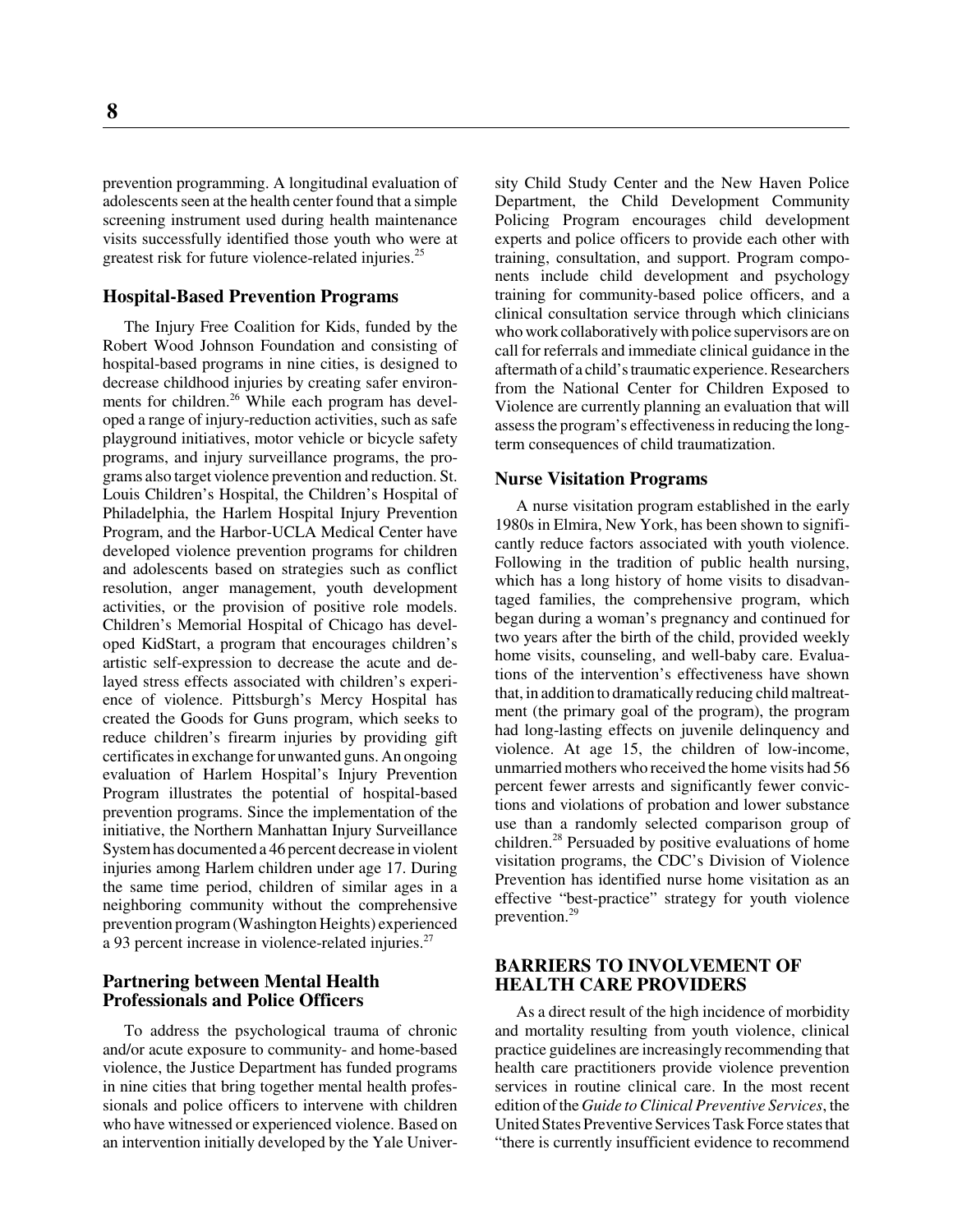for or against clinician counseling to prevent morbidity and mortality from youth violence." The task force asserts, however, that several risk factors related to youth violence (such as ready availability of weapons, inadequate social-problem solving skills, and abuse of alcohol and illicit drugs) "may be amenable to interventions by the individual clinician acting in the office setting" and recommends that, in settings where the prevalence of violence is high, clinicians should counsel adolescents and young adults about risk factors that may increase the likelihood of intentional injuries. In March 2000, the American Academy of Pediatrics' Committee on Practice and Ambulatory Medicine added violence prevention to its "Recommendations for Preventive Pediatric Health Care." This preventive schedule, which sets the standards and guidelines for pediatric procedures, now encourages violence prevention services (for example, counseling on gun safety, anger management, and gangs as well as assessment of signs of low self-esteem and depression) to be practiced during all routine visits starting with prenatal care and continuing throughout childhood and adolescence.

Despite the critical role that hospitals, clinics, and health care professionals can play in preventing and treating youth violence—and the growing body of research pointing to promising violence prevention interventions—implementation rates for preventive services within the health care sector remain surprisingly and disturbingly low. A national survey published in the *Archives of Pediatrics and Adolescent Medicine* in 1999 found that most pediatricians never or rarely screen for exposure to violence or access to weapons.<sup>30</sup> A recent survey of pediatricians in California confirmed that a majority of pediatricians are not screening their adolescent patients for risk factors associated with violence or counseling those who may be at risk for violence. $31$  Similarly, a survey of pediatricians, family physicians, and pediatric nurse practitioners found that while a substantial majority believe that they should counsel on firearm safety, only 38 percent actually do so.<sup>32</sup> Consistent with these findings, 76 percent of residents and 83 percent of practitioners rated their medical training as inadequate to provide violence prevention counseling. And there is little evidence to suggest that health care personnel from the domains of nursing, psychology, or other medical specialties are receiving more comprehensive violence training or implementing violence prevention services at significantly higher rates.

Given that reducing the morbidity and mortality resulting from youth violence is a priority on the national health agenda, why has the health care sector been relatively slow to respond to this public health crisis? Howard Spivak, M.D., head of the Division of General Pediatrics and Adolescent Medicine at the New England Medical Center and chair of the AAP's Task Force on Violence, criticizes both the medical establishment and managed care organizations for failing to prioritize violence prevention. "While there is growing recognition of the toll that violence takes on the cost of health care," Spivak states,

there is little to demonstrate that the recognition has translated into financial reimbursement for either violence prevention efforts or for the appropriate kinds of responses that need to be put in place when people with violence injuries appear in the health system.<sup>33</sup>

It has only been recently that there has been the acknowledgment that violence falls within the domain of health care, not the criminal justice system. "We must be less concerned with assigning blame, and more concerned with promoting health," Spivak stresses. Arthur Elster, M.D., the director of clinical and public health practice and outcomes at the American Medical Association, agrees that the medical community's response to youth violence has lagged behind progress made in addressing other social problems, such as domestic violence. He contends that health care providers must approach violence from a public health perspective and understand that they can address youth violence within individual clinical settings and health systems and on a policy level.<sup>34</sup>

Mount Sinai's Laraque, who has helped to formulate the AAP's youth violence prevention policies and programs and who has extensive experience working in community-based violence prevention initiatives and instructing residents on preventive practices, urges health care practitioners to incorporate violence prevention screening and counseling as a basic element of anticipatory guidance. She suggests that the majority of clinicians working with children and adolescents believe that they should intervene to reduce the consequences of violence. "Most pediatricians feel this is within their domain of what they should be doing," Laraque says. "But if you look at knowledge and attitudes and then look at actual practice, far fewer are actually practicing that."35 Surveys of physician attitudes and behaviors support her observations. For example, a recent study published in the *Annals of Internal Medicine* revealed that 84 percent of internists and 72 percent of surgeons believe that physicians should be involved with gun injury prevention, but less than 20 percent engage consistently in firearm injury preventive practices.36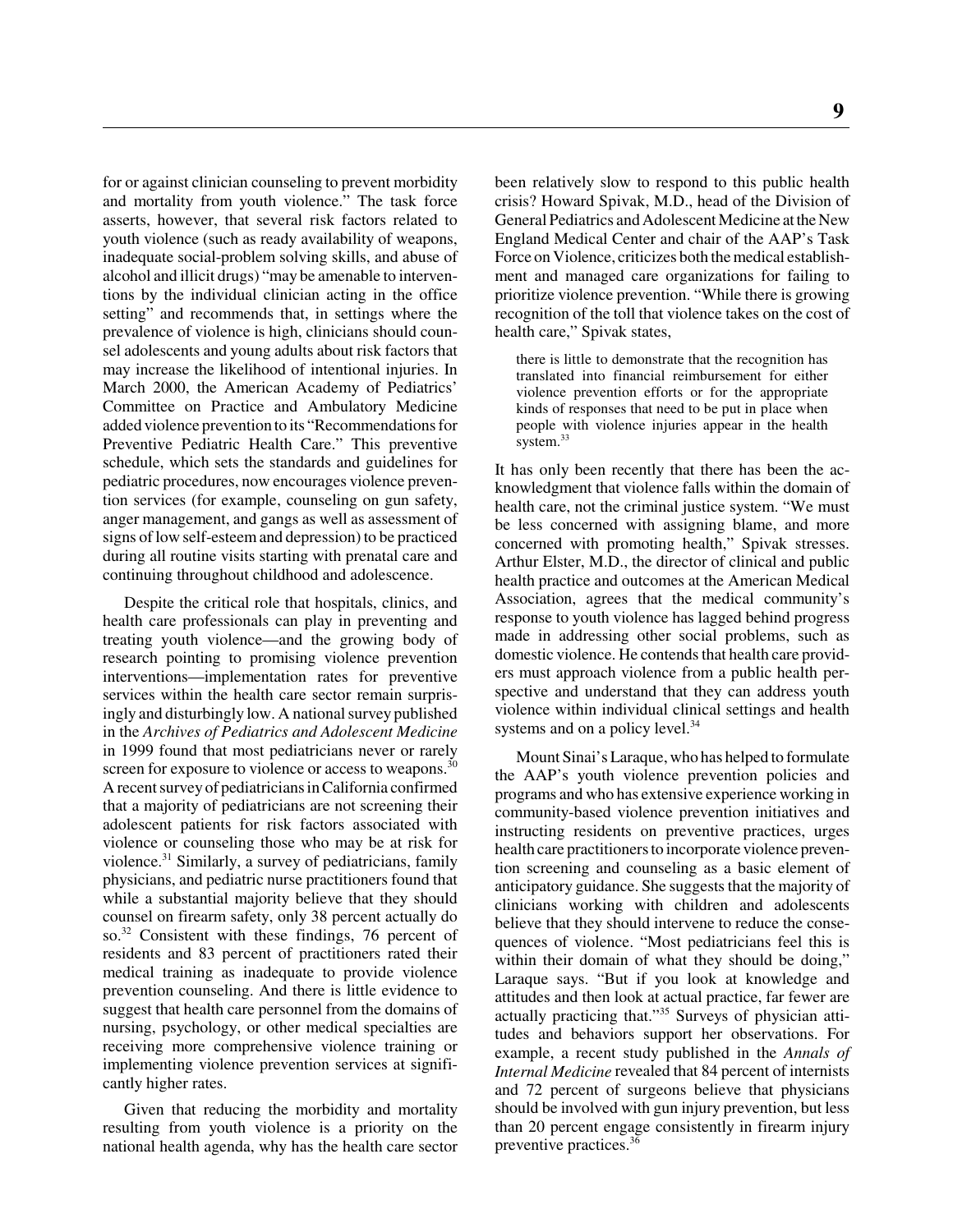Laraque points to several institutional and educational barriers that pediatricians and other health care providers face that may inhibit their implementation of youth violence preventive services.<sup>37</sup> These barriers include the following:

- *Inadequate training in violence prevention—*A 1998 national survey of directors of pediatric residency programs found violence and weapon carrying to be among the topics in adolescent medicine least likely to be covered adequately in medical training.<sup>38</sup> The failure of medical and nursing schools to integrate comprehensive violence education and prevention into health care training constitutes one of the most significant barriers to consistent practitioner involvement in preventive practices. A recent survey found that although a majority of pediatricians in California had in fact received some form of training in violence prevention, 74 percent reported that they were not confident in their ability to provide adequate violence prevention counseling.<sup>39</sup> Laraque argues that meaningful change must take place at the training level for health care personnel to develop the knowledge and skills necessary to assess and intervene with at-risk children and adolescents. In recent years, some medical schools have begun to implement curricular changes. Three medical schools in the Boston area—Boston University, Tufts, and Harvard—have revised their health care training curricula to provide students with extensive training and experience in dealing with youth violence prevention and treatment. UCLA's School of Medicine has instituted an innovative "Doctoring Curriculum" that integrates the identification and treatment of violence into all three years of the curriculum.
- *Lack of knowledge*—Health care providers' lack of knowledge of what they can do to intervene to prevent or treat the consequences of youth violence remains perhaps the most significant barrier. Surveys suggest that even clinicians who frequently encounter victims of violence or at-risk youth often do not know how or where to intervene. Practitioners who have not received adequate training or experience in screening, counseling, or dealing with mental health issues may be particularly reluctant to involve themselves in domains they perceive to be outside their duty of care or their own expertise. Evaluations of educational interventions, however, indicate that appropriate training and professional development can improve health care personnel's familiarity with youth violence-related issues and

perhaps their willingness to provide preventive counseling. For example, the *Archives of Pediatric and Adolescent Medicine* reported the results of an evaluation of a one-time 2½-hour violence prevention program provided to pediatric residents. Over 90 percent of the residents stated that they would utilize the prevention skills learned in the training; the evaluation confirmed that the number of physicians discussing guns or violence increased significantly after the program.

- *Insufficient time and reimbursement—*The current fiscal climate often imposes time limitations on the physician-patient interaction, leaving little time to be spent on preventive screening and counseling, both recognized as essential components of good clinical practice. A recent study of the determinates of preventive counseling in pediatric care found that while the issue of time was not a primary factor influencing the likelihood of preventive counseling, physicians who were concerned about time were significantly less likely to counsel their patients.<sup>40</sup> Similarly, the very nature of most insurance, which tends to pay for treatment, may serve as a disincentive to traditionally nonbillable prevention efforts. Moreover, medical professionals may see violence prevention as a "social service" benefit rather than a medical one, further reducing the likelihood that counseling will take place. Prevention advocates, thus, stress that health care systems and insurance companies must implement coverage policies and schedules that provide health care personnel with the time, resources, and incentives to incorporate violence prevention services into routine care.
- *Insufficient funds/resources—*Meaningful youth violence prevention cannot happen without a commitment of resources. An analysis of the factors associated with pediatrician's involvement in preventive violence interventions indicates that resource availability is essential in enabling physicians to provide interventions for at-risk patients.<sup>41</sup> Above and beyond the need for appropriate coverage for clinician counseling, mental health services, and adequate follow-up care, the establishment of preventive programs or initiatives, the training of practitioners, and the preparation and distribution of basic education and referral materials require the investment of funds. Moreover, many experts believe that in order to achieve maximum effect, the resources of hospitals, clinics, health systems, managed care organizations, insurance companies, and the government must be directed in a united effort.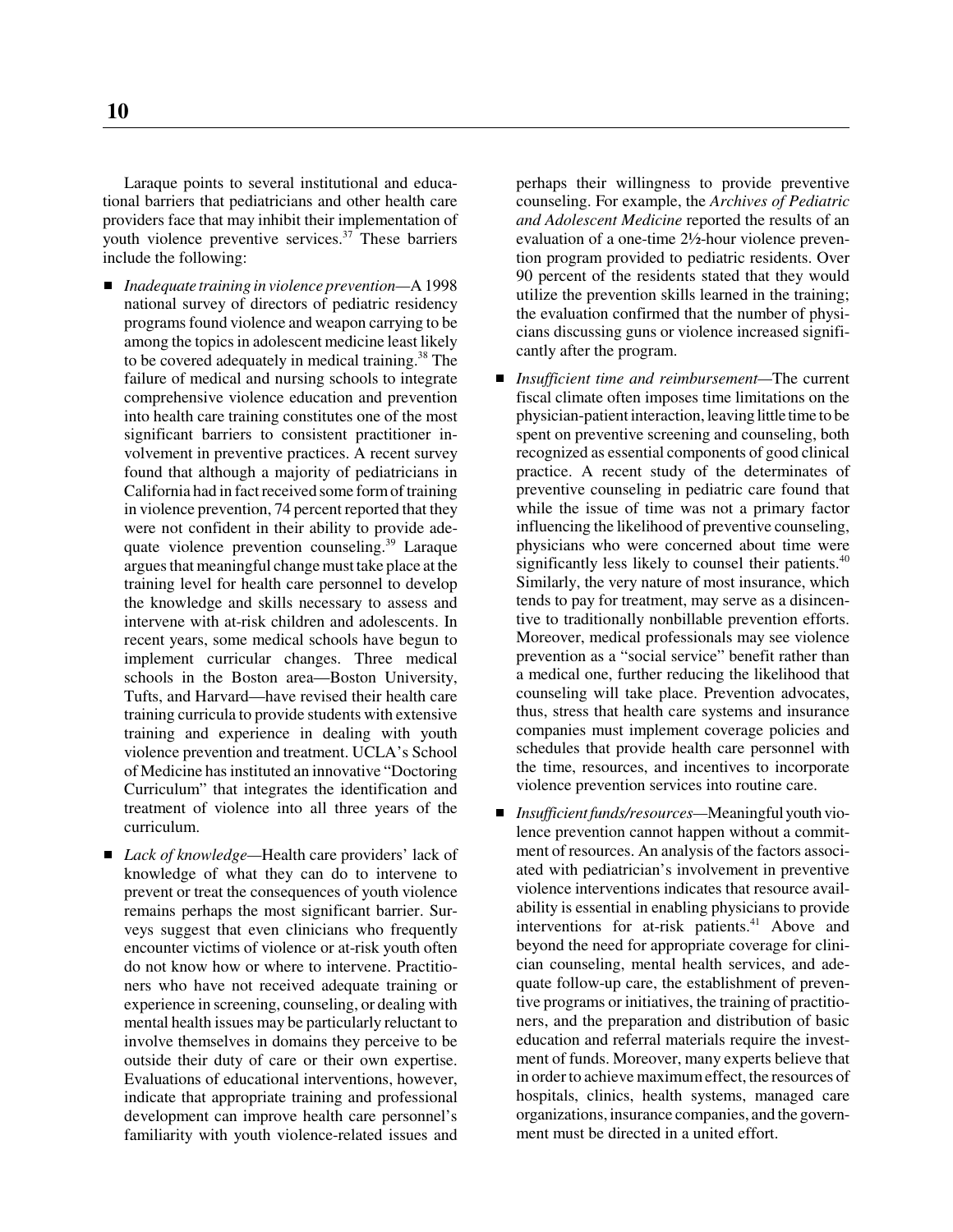- *A lack of coordination between health care providers and other sectors, institutions and organizations—*Where should health care providers turn when they identify a child or adolescent whom they suspect may be a potential victim or perpetrator of violence? Some analyses suggest that the lack of collaboration among health care systems and other sectors may be the most significant barrier preventing at-risk adolescents from receiving effective treatment and services. While prevention experts and health care analysts assert that comprehensive, multisectoral community interventions are the most effective means to ensure that vulnerable children are identified and receive adequate care, few communities have established an interconnected and collaborative violence response system. Traditional barriers between systems have resulted in fragmentation, with hospitals and clinics frequently disconnected from school systems, community-based organizations, and the mental health, juvenile justice, and child welfare systems.
- *Concerns about patient confidentiality—*Some practitioners and health policy analysts list the need to protect patients' confidentiality and the concomitant fear of lawsuits for violating confidentiality as barriers that inhibit health care providers from intervening in domains (such as domestic violence, mental health issues, and firearm safety) where their actions may be perceived as an invasion of privacy. Laraque suggests that these concerns may be somewhat unfounded. She points out that health care providers who are mandated to break confidentiality when they suspect child abuse have a similar responsibility to intervene when they suspect that a youth is a potential victim or perpetrator of violence.
- *Need for valid, user-friendly screening measures —*While screening measures exist that can alert health care providers to children or adolescents who exhibit risk factors associated with violent behaviors or emotional problems, they are typically not used during routine health visits. According to Laraque, health care providers may be more likely to screen for risk factors on a regular basis if some of the standardized screening measures frequently used for research purposes could be translated into brief, userfriendly formats more applicable to practice settings.

# **INVOLVEMENT OF MANAGED CARE ORGANIZATIONS**

Few managed care organizations appear to have put into practice the basic violence response procedures suggested by prevention experts and health organizations; only a handful have funded or implemented meaningful violence prevention initiatives. Where these efforts do occur, they tend to be undertaken by organizations that are focused on care management and population outcomes (see Allina example below). Traditional insurers, who see themselves primarily as financing rather than delivering care, are even less likely to mount youth violence prevention efforts.

Not surprisingly, violence prevention advocates view this inaction as short-sighted. Spivak, for example, takes managed care organizations and insurers to task for their lack of consistent and substantial support for violence prevention procedures and programs. "Insurance companies know what the long-term costs associated with violence are," he says. "Their decision making is not always rooted in data, but in short-term implications. There is very little long-term vision."<sup>42</sup>

While few health maintenance organizations (HMOs) or insurers have established significant violence prevention initiatives, policies, or programs, even as the nation has debated prevention responses following the Columbine shootings, concerns about the medical and social costs of violence have persuaded a small number of health systems to invest in youth violence prevention.

#### **Allina Health Systems' Initiatives**

Among managed care organizations across the United States, the Allina Health System has been in the vanguard in its commitment to preventing and reducing violence. No health care system in the nation has launched a more comprehensive, multifaceted, and innovative set of initiatives to reduce and prevent the health consequences of violence.

Allina Health System is a not-for-profit health care system serving Minnesota and areas of Wisconsin, North Dakota, and South Dakota. The system's operating units include clinics, health plans, hospitals, and other care facilities, as well as other health-related and non–health-related businesses. David Strand, Allina's chief operating officer, says that the health system chose to focus on violence prevention because it is consistent with Allina's view that its healing mission extends to the community. He stresses that violence, like other illnesses and diseases targeted by medical interventions, is both costly and preventable. Indeed, as the first place where victims, perpetrators, and individuals at-risk for violence are often seen, health systems have a unique opportunity to intervene.<sup>43</sup>

Allina's focus on violence prevention has garnered abundant praise and awards. Mary Ellison, director of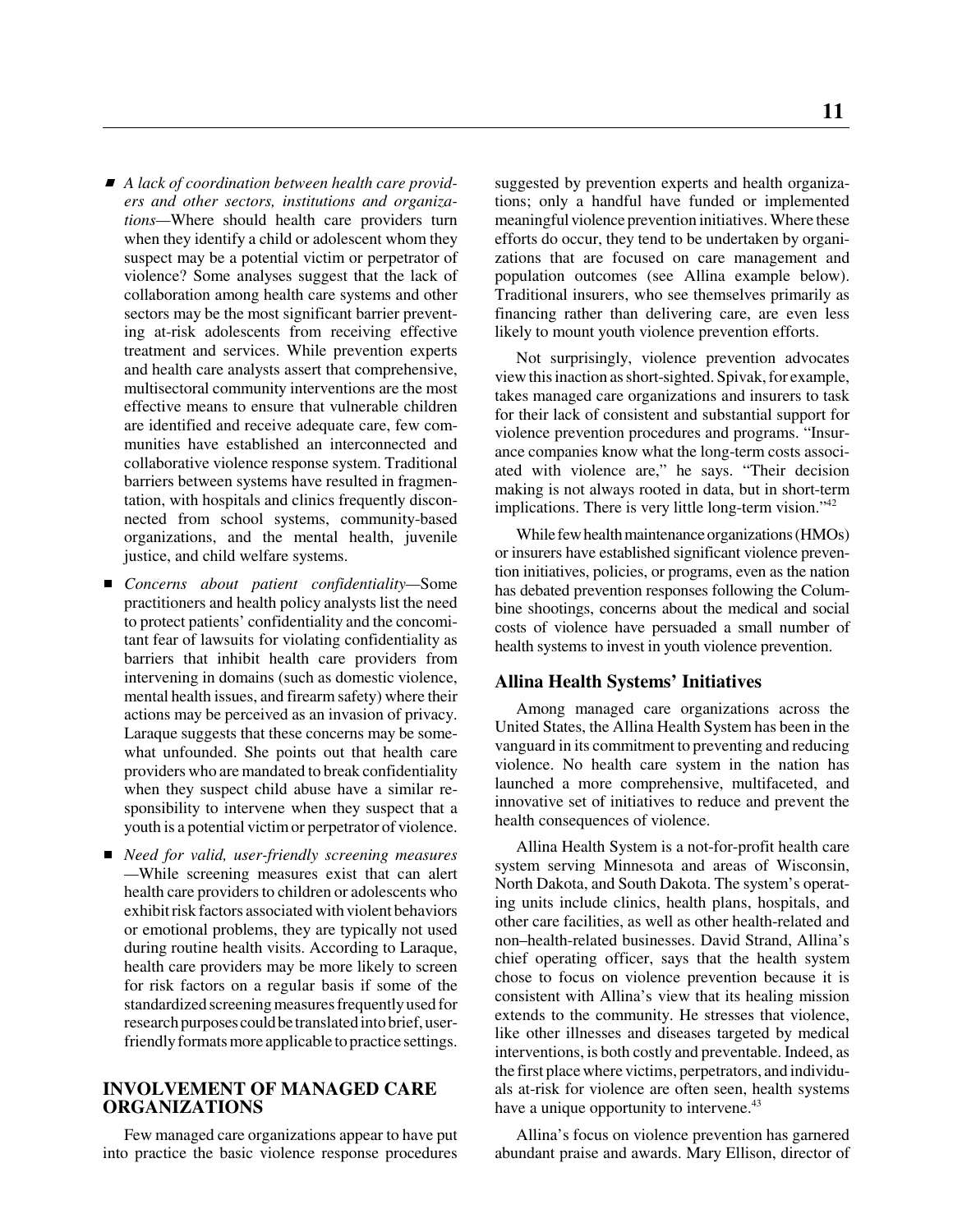the Minnesota Department of Public Safety, calls Allina "a major player" in the state's comprehensive violence prevention efforts. She credits the health system with focusing the state's medical community on issues associated with violence.<sup>44</sup> Largely as a result of its violence prevention initiatives, in 1998 Allina was awarded the prestigious Foster G. McGaw Prize for Excellence in Community Service.

Allina's violence initiatives include the following components:

**Partners for Violence Prevention.** In 1996, the Allina Foundation and the United Hospital Foundation collaborated to provide a \$1 million grant to establish a comprehensive community-based initiative to prevent violence and injuries in St. Paul's low-income West Seventh community. Confronting head-on the traditional barriers between the health care system and other community agencies and businesses, the goals of the three year project are (*a*) to create an interconnected violence response system among health and social service providers, (*b*) to improve the methods for identifying and supporting victims of violence who enter systems of care, and (*c*) to mobilize members of the West Seventh community to recognize violence in its various forms and to act to decrease its impact. Major partners in the initiative include a communitybased primary-care clinic, the neighborhood's central hospital and emergency department, the St. Paul Police and Fire Department, as well as a coalition of community social service and health care agencies. Tim Rumsey, M.D., the medical director of a family clinic heavily involved in the initiative, says that the aim of the program is ultimately "to provide a seamless web of services which will prevent, detect, and decrease the impact of violence in the homes, institutions, and on the streets" of the neighborhood.

Through the integrated initiative, hospital and clinic staff and residents receive specialized training in violence prevention and treatment and have developed and incorporated a primary care violence prevention protocol and violence screening measures. Medical staff also work with community agencies (such as shelters and counseling centers) to provide more seamless treatment for patients affected by violence. The St. Paul Police and Fire Department, collaborating with the program's participants, has established a new violence response curriculum and guidelines for emergency service personnel who are often a violence victim's first connection to the health care system. In addition, in order to improve communication among the different providers, medical staff, law enforcement officials, and

social service personnel work together to collect and share information about violence-related incidents.

**Violence Classification System.** As an essential component of its overall violence prevention strategy, Allina sought to gather systematic information about the types and prevalence of violence related-injuries within the communities it serves. To meet this goal, Allina introduced E-codes into its overall clinical services. Presently collected on a voluntary basis at a rate over 90 percent in all of the hospitals and health plans in Metropolitan Minneapolis, E-codes have already provided critical information on concentrations of violence. E-code data have demonstrated, for example, that approximately half of all intentional injuries in the Twin Cities occur in three neighborhoods that contain only 25 percent of the urban population. According to Strand, "The data are a way of beginning the dialogue about what is going on (in those neighborhoods) and what are ways to address it." E-code information, Strand points out, will ultimately allow for the more efficient targeting of resources and the establishment of more effective violence prevention strategies. Strand notes that E-codes have already provided a mechanism encouraging the health community to link up with the law enforcement community in new and innovative ways.<sup>45</sup>

**Violence Screening and Training.** Allina has developed and adopted screening protocols to identify individuals at-risk for violence; all physicians at Allina's clinics are being trained to screen for risk factors associated with violence. The health system has also targeted family violence as a clinical priority. As a result, Allina's Clinical Issues Committee has developed a three-hour family violence curriculum for health care professionals and a family violence screening and response tool. Today, 100 percent screening for family violence has been implemented at all of Allina's hospitals and clinics.

**Statewide Violence Coalition.** Allina played a critical leadership role in the convening of the Governor's Task Force on Violence as a Public Health Problem. The Task force resulted in the development of the Minnesota Health Care Coalition on Violence, which has implemented a comprehensive strategy to reduce violence through out the state. Strand serves as the chairman of the coalition (See Appendix for more details about the coalition).

**Violence Prevention Research Network.** Seeking to increase knowledge about strategies to address violence, the Allina Foundation has developed the only fund in Minnesota earmarked for health care violence prevention research. A total of \$278,000 has been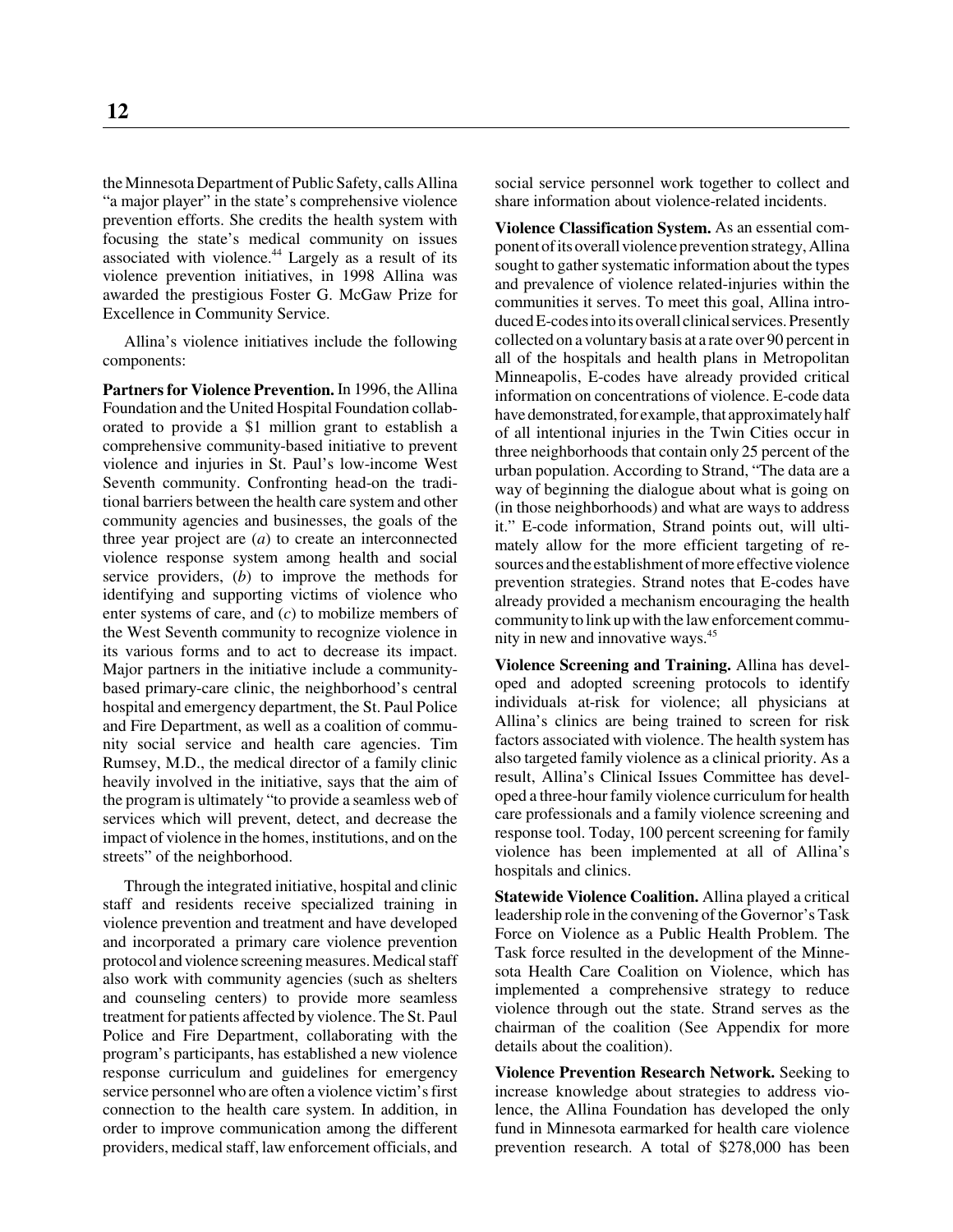distributed to six community-based research projects. The projects involve collaborations between researchers and local communities and have addressed distinct violence-related topics: assessment of violence riskfactor screening instruments, cost and risk factors for work-related assaults, rural domestic violence, injury surveillance, and screening for sexually aggressive children. Moreover, the foundation has committed funds to inform key healthy policy decision makers about advances in violence prevention. Working in collaboration with the University of Minnesota Center for Violence Prevention and Control, the Allina Foundation has sponsored and funded public lectures on prevention featuring researchers and national experts.

Allina Foundation staff have also written or promoted significant research reports addressing the role of health care in violence prevention. For example, the foundation prepared a critical review of the research on home visiting as a strategy for preventing child maltreatment. The review has been disseminated to health plans across the state and influenced Allina's own policy to cover the costs of home visits for low-income subscribers.

**Phillips Partnership.** Working closely with the Minneapolis police and other law enforcement agencies, the Phillips partnership—created through the efforts of Honeywell and Allina— has worked to reduce crime in the challenged Phillips neighborhood. A public health approach to crime has yielded a dramatic reduction in violent crime.

#### **Examples from Other Health Plans**

Other, less comprehensive violence prevention initiatives include the following:

**Blue Cross and Blue Shield of Minnesota, St. Paul.** This health plan spearheaded the development of the Minnesota Action Plan to End Gun Violence. Blue Cross provided leadership, coordination, planning, and resources (over \$100,000) to develop a broad-based strategy to reduce gun violence. Distributed monthly by Minnesota Public Radio's magazine, the prevention plan presents and highlights ideas for reducing handgun and media violence. In addition, through collaborations with community organizations, public health agencies, the media and other health plans, Blue Cross held community forums that led to the establishment of Students Stop Guns, a school-focused prevention campaign aimed at children ages 8 through 15. One component of this intervention was an anonymous tip line for students to report weapons in school. Blue

Cross has continued to support violence prevention by sponsoring community activities, such as the Youth Summit on Reducing Teen Violence. Dan Johnson, the director of community affairs for Blue Cross of Minnesota, encourages other health plans to invest in community solutions to violence. "The important first step (for health plans) is recognizing violence as a public health, not just a criminal justice, problem," Johnson says.46

**Kaiser Foundation Health Plan of the Mid-Atlantic, Rockville, Maryland.** This plan has included violence prevention in a campaign to improve the health of children and adolescents. One program, Real Alternatives to Violence for Every Student (RAVES), uses school-based drama performances to help fifth- and sixth-grade students understand the choices and consequences of violence. Available at no cost to schools and community organizations in the Washington-Baltimore metropolitan area, the RAVES program teaches conflict resolution, refusal skills, self-affirmation, and anger management. The program also connects younger students with high school student mentors. According to the program's literature, Kaiser opted to target youth violence prevention based on the longstanding realization that violence must be treated as a health problem.

**United Health Care of North Carolina, Charlotte.** Working in collaboration with North Carolina State University's Center for the Prevention of School Violence, this health plan, which is an operating unit of United Health Group, developed an initiative to provide grants to public schools implementing violence prevention projects. Through this initiative, over 40,000 North Carolina children have attended school-based violence prevention programs, which utilize an array of prevention strategies, including conflict resolution, teacher training, social skills development, mental health counseling, parenting classes, and youth service.

**Kaiser Permanente of California, San Francisco.** This plan has sponsored and funded a series of violence prevention initiatives. The health plan joined with community, medical, and governmental groups and agencies to create the One Less Gun, One More Life initiative, a program launched to reduce the number of guns in San Francisco neighborhoods. In 1997, Kaiser collaborated with the state of California to fund the Violence Prevention Education Program, a comprehensive effort to reduce violence among middle school students. In recent years, Kaiser has offered at one of its clinics in Oakland a 12-week conflict resolution class for families concerned about their children's potentially violent behavior. Taught by a psychologist, the class reaches both parents and children and teaches anger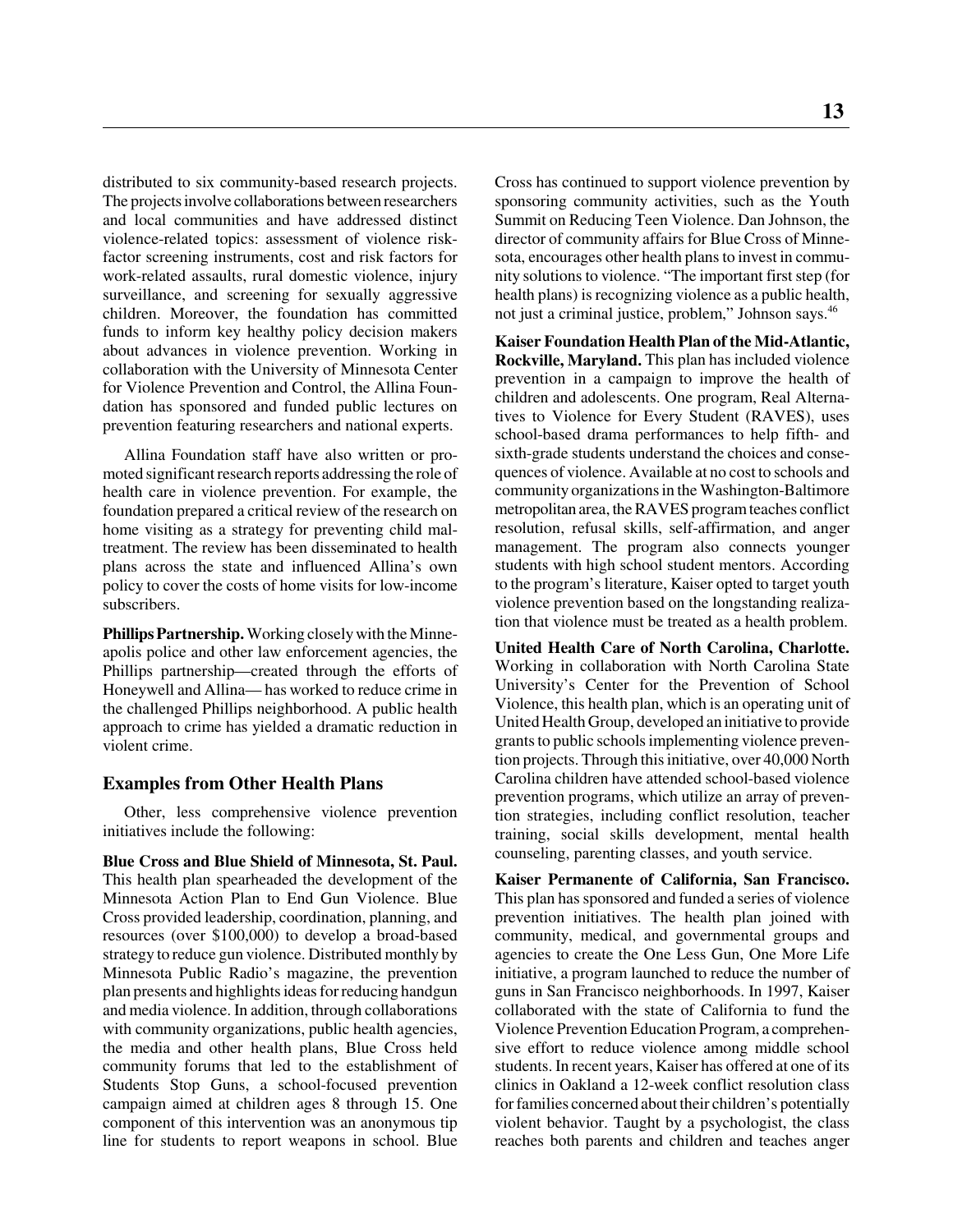management, conflict resolution, and the importance of parent role modeling.

**Harvard Pilgrim Health Care, Boston.** A finalist for the AAHP Community Leadership Award in 1997 and 1999, Harvard Pilgrim Health Care has been targeting violence perhaps longer than any other health plan in the nation. In 1984, this mixed-model health maintenance organization HMO launched its Abuse and Trauma Intervention Program, a coordinated, interdisciplinary approach to improving care for survivors of violence. In 1991, the Harvard Pilgrim Health Care Foundation established the Violence Prevention Project, a comprehensive initiative to educate, mobilize, and support violence reduction efforts. Emphasizing community health promotion, the foundation has co-produced a documentary on trauma and violence, established a media campaign encouraging children and adolescents to make healthy decision around violence and health, and distributed over 4,000 informative violence prevention kits to schools and community-based organizations. In 1999 the foundation distributed more than \$300,000 in violence prevention grants to community organizations. The Violence Prevention Project has been recognized by the Office of the Massachusetts Attorney General, the Harvard School of Public Health, and the American Academy of Pediatrics.

Harvard Pilgrim also participates in the Massachusetts Prevention and Managed Care Roundtable, a forum developed in 1996 to bring together community prevention practitioners, managed care organizations, and government representatives to explore and establish linkages across a spectrum of organizations to enable the development of mutually beneficial prevention and health promotion policies. Although the roundtable has emphasized substance abuse preventive services, the collaborative forum offers a model of a comprehensive, multifaceted effort to enhance the inclusion of community-based prevention services in health care delivery systems and to develop principles that will guide collaborations among managed care organizations and community-based prevention programs.

# **CONCLUSION**

The reluctance of health care practitioners, health care systems, and the managed care industry to respond consistently and aggressively to a deadly and costly public health problem raises a perplexing set of questions: Given the incidence of morbidity and mortality resulting from violence, why has the health care sector as a whole been relatively slow to incorporate basic

youth violence prevention procedures? And, given that there are long-term financial incentives to implement prevention approaches that reduce the demand for more expensive acute care, why have so few health care organizations chosen to fund, implement, and collaborate on violence prevention efforts?

The answers seem rooted in a number of factors that influence the behavior of practitioners, insurers, and health plans. First, individual practitioners confront significant barriers to action including inadequate training, knowledge, reimbursement, and assessment tools, to name a few. Second, insurers and managed care organizations appear to be balancing short-term financial goals against the uncertainty of future savings from prevention efforts with high turnover populations. Third, the social service nature of many prevention activities makes it easy for practitioners, insurers, and delivery systems to assign responsibility for these activities to other nonhealth professionals and institutions. And fourth, even if professionals, managed care organizations, and insurers wanted to initiate prevention efforts, their ability to predict who will be the victim of (or engage in) violence is limited.

If these obstacles can be overcome, it is clear that there are a number of promising policies and approaches that health care professionals and managed care organizations can support in the short term to begin to respond to the daunting problems related to youth violence, such as the implementation of violence prevention curricula, violence screening measures, and violence classification and surveillance systems (E-codes). Abundant opportunities exist for individuals to become involved in violence prevention efforts as care providers within clinical settings, as medical managers and organizers within health systems, or as advocates within organized medicine or in communities. In the longer term, professionals and managed care organizations will have to decide whether to collaborate with juvenile justice, social service, child welfare, and educational systems in developing community-wide comprehensive violence prevention and mental health programs.

Allina's Strand is particularly adamant that health plans seeking to address violence ought to establish broad-based efforts, as have occurred in Minnesota. Strand stresses that successful initiatives also require individuals at different levels throughout the organization—including the chief executive officer—to be committed to a long-term effort. While acknowledging that nonprofit health systems may be more likely to invest in social prevention initiatives, he argues that from a financial cost-benefit perspective alone, for-profit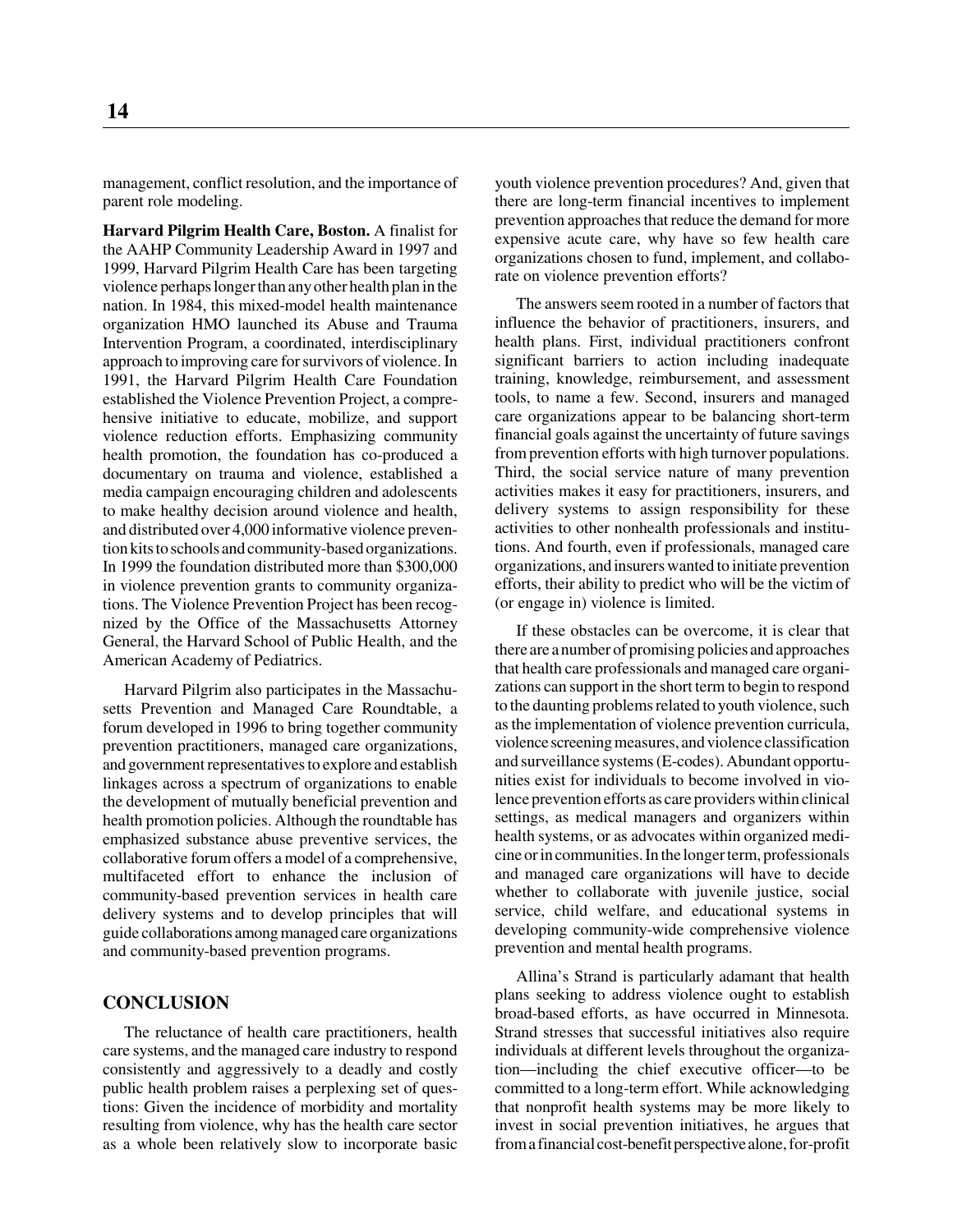managed care organizations should integrate violence prevention in basic services. "These social issues really are at the heart of our health care issues," Strand says.<sup>47</sup>

# **Questions for Discussion**

- What is the appropriate role for health care providers in general—and managed care organizations in particular—in responding to the complex problems associated with youth violence?
- What are the barriers physicians and other health professionals face? What can be done to remove them?
- Are there coverage and reimbursement policies that strengthen or serve as a barrier to effective violence prevention, intervention, and rehabilitation efforts?
- Are policy initiatives needed to encourage health plans—both public and private—to provide more coverage for violence-related prevention and treatment, including expanding and coordinating mental health benefits? How would this be accomplished?
- Are evaluations and cost-benefit analyses available? Would they persuade private-sector managed care organizations of the efficacy and long-term profitability of violence prevention approaches?
- Allina and Harvard Pilgrim are community-oriented, nonprofit health care systems. What policies, regulations, or actions can encourage for-profit managed care organizations to implement violence prevention initiatives?
- What safety and screening measures can be implemented to identify risk factors for violence? Do these screening questions raise issues of confidentiality?
- **Epidemiologists and prevention experts emphasize** that violence coding and surveillance are key to a systematic and coordinated prevention strategy. Are there policies or incentives to encourage more hospitals, health systems, and managed care organizations to implement violence coding (E-codes)?

# **APPENDIX**

## **Violence Prevention in Minnesota: A Case Study on the Minnesota Health Care Coalition on Violence**

In step with the epidemic of gun violence experienced throughout the United States during the early and mid-1990s, violence in Minnesota climbed to troubling proportions. In 1994, The Minnesota Department of Health and Family Support released a report indicating that homicide had become the leading cause of death for Minneapolis children ages 15 through 19. During the 1996-97 school year, Minnesota schools reported 1,119 incidents involving dangerous weapons. The increasing rate of violence prompted the *New York Times* to label the city, "Murder-opolis."

David Strand, Allina's chief operating officer, realized that health care systems could no longer afford to ignore this growing threat to health and safety. "I was very struck at the time that if (violence) was the number one public health problem," Strand recalled, "then why is there very little time, energy, resources looking at the issue?" Strand, who contends that health plans must seek collaboration in areas where they are otherwise competitors, sought out the involvement of other health care organizations in the state, including hospital

systems and physicians. Allina approached then Gov. Arne Carlson to convene a task force to explore how Minnesota's health care community could identify ways to reduce and prevent violence. As a result of the leadership from the health care organizations, the Governor's Task Force on Violence as a Public Health Problem was formed. Comprised of chief executive officers from Minnesota's largest health plans, representatives from the state's medical associations and hospitals, as well as law enforcement officers, public officials from different state agencies, and child and community advocates, the task force met monthly over a five-month period. In 1996, the task force released a final report, "The Violence Epidemic: The Role of Minnesota's Health Care Organizations and Professionals in Prevention and Treatment," which outlined a series of concrete recommendations.

The Task force's report highlighted that, in addition to the incalculable emotional costs, health care costs associated with violence in Minnesota totaled in the hundreds of millions of dollars each year—more than \$75 per year for every individual in the state. The task force encouraged the state's health care community to approach the problem of violence through innovative policymaking strategies. Rather than relying upon public funds and governmental direction, the task force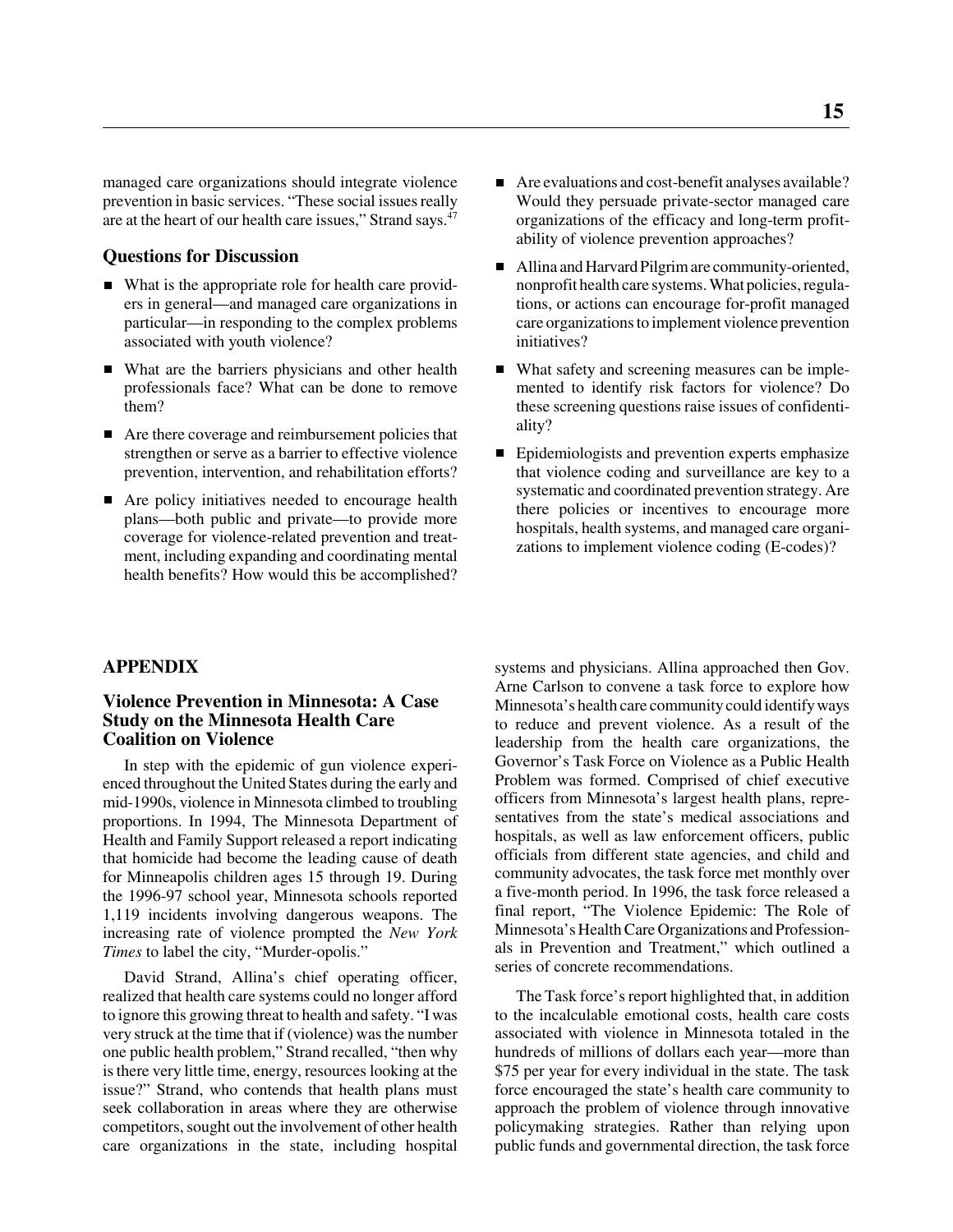opted to pursue voluntary, community-wide efforts to establish private sector participation, investment and support. "The goal of the Task Force," the report stated, "is to achieve changes in policies and direct initiatives that emanate from the private sector and do not require governmental intervention but will be planned and carried out in close cooperation with the public sector as a partnership."

As an initial step to encourage participation in the violence prevention initiative, the task force developed a "contract" for health care organizations to sign as a public commitment to address violence. The task force also established an action plan containing a series of specific tasks for organizations to undertake. The key elements of the action plan included the following recommendations:

- The development of a larger coalition—a Health Care Coalition on Violence—to coordinate ongoing statewide and regional efforts.
- Violence-related data collection and research initiatives.
- A workplace violence strategy.
- A plan to improve health care coverage and payment policies related to violence.
- Practice guidelines related to violence.
- **Primary violence prevention initiatives.**
- Violence-related services coordination and referral.
- Health care education and training related to violence.
- Coordination of health care related efforts with other violence initiatives.
- **Funding strategies.**

# **Minnesota's Health Care Coalition on Violence**

Following the task force report detailing strategies that the state's health care systems could implement to reduce and prevent violence, the Minnesota Health Care Coalition on Violence was formed. With much of the leadership originating from the state's managed care organizations, the coalition is composed of representatives from health plans, health care systems, and community organizations. Strand serves as the coalition's chairman.

As envisioned by the governor's task force, the coalition represents a state effort to establish an industry-led, nonbinding public-private partnership. While operating independent of government oversight, the coalition reports to its government sponsors, the State Commissioners for Public Safety and Public Health, every six months to update progress. Strand stresses the significance of this independent structure. "We didn't want money from the state," he says, "because we thought that if we took money, the state would feel more of a sense of a need to control us. We really thought this (initiative) would work better if it was private sector led and financed."

Ellison says that the coalition has become an important component of the state's comprehensive violence prevention campaign. Minnesota receives funds from the Federal Safe and Drug Free School Program and earmarks additional state funds for violence prevention, education, and youth development. A major priority of the state's efforts has been the creation of a coordinated five-year media campaign to reduce violence. Ellison credits over 500 organizations, including the coalition, as being actively involved with the antiviolence program. "The biggest thing you have going in Minnesota is that there are multiple players at multiple levels focusing on this issue," Ellison says.<sup>48</sup>

The coalition created five working committees, each chaired by health care leaders, to oversee the fulfillment of specific objectives: practices, guidelines, and training; health plan coverage and policy; workplace violence prevention; primary prevention; and data collection and research.

In 1998, the coalition created a Violence Prevention Achievement Award to recognize health care organizations that are reaching specified milestones in implementing a comprehensive violence prevention strategy. According to Strand, the coalition intentionally created criteria ("violence prevention milestones") to function as a quasi-accreditation process. To encourage the organizations to implement the prevention steps, the coalition purposefully utilized the competitiveness of the health care marketplace. "[The coalition] thought that these organizations are so competitive that if they think one of the other organizations is going to get this award and they will not, they will work hard to get it," Strand says. "What do you know? The first year we did it, every major organization in town applied for the award." The 13 milestones include implementing a violence prevention initiative and collaboration with a community organization; adopting family violence prevention, workplace violence prevention, and primary prevention standards and policies; sponsoring violence prevention training for health care professionals; and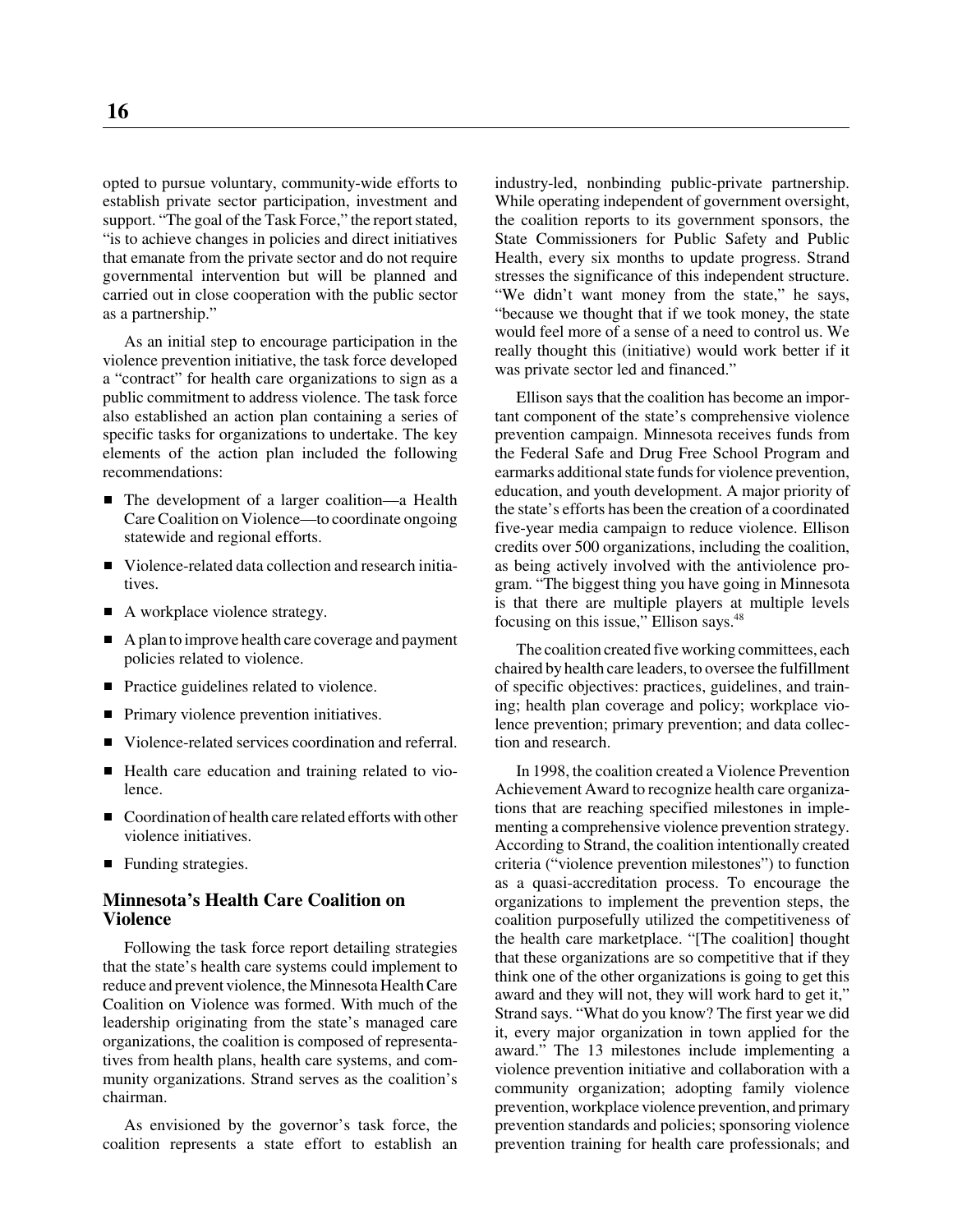implementing E-codes on injury claims. In January 1999, the Governor's Task Force on Violence as a Public Health Problem and Minnesota's Health Care Coalition on Violence presented the achievement awards to 12 health organizations.

#### **ENDNOTES**

1. Given that arrest data are influenced by such factors as police behavior and criminal justice practices, they are not an exact proxy for actual crime.

2. U.S. Department of Education and U.S. Department of Justice, *1999 Annual Report on School Safety* (Washington, D.C.: U.S. Department of Education and U.S. Department of Justice, 1999).

3. Office of the Surgeon General, "Executive Summary," *Youth Violence: A Report of the Surgeon General* (Washington, D.C.: Department of Health and Human Services, 2000), 1-10: accessed January 19, 2001, at http://www.surgeon general.gov/library/youthviolence/sgsummary/summary.htm.

4. Centers for Disease Control and Prevention, "CDC Surveillance Summaries, June 9, 2000," *Morbidity and Mortality Weekly Report 2000,* 49 (no. SS-5).

5. Howard Snyder, "Juvenile Arrests 1997," *OJJDP Juvenile Justice Bulletin,* December 1998, 2.

6. Surgeon General, "Executive Summary," *Youth Violence.*

7. J. David Hawkins et al. "Predictors of Youth Violence," *Juvenile Justice Bulletin, April 2000,* (Washington, D.C.: Office of Juvenile Justice and Delinquency Prevention).

8. Office for Victims and Crime, "Breaking the Cycle of Violence: Recommendations to Improve the Criminal Justice Response to Child Victims and Witnesses." U.S. Department of Justice, Washington, D.C., June 1999.

9. Barbara J. Stussman, "National Hospital Ambulatory Medical Care Survey: 1995 Emergency Department Summary," *Advance Data,* no. 285 (April 15, 1997).

10. Howard N. Snyder and Melissa Sickmund, *Juvenile Offenders and Victims: 1999 National Report* (Washington, D.C.: Office of Juvenile Justice and Delinquency Prevention, 1999).

11. The Pew Center for the People and the Press found the Littleton, Colorado, shootings to be the third most followed news story of the 1990s.

12. J. Osofsky and M. Scherringa, "Community and Domestic Violence Exposure: Effects on Development and Psychopathology," in *Developmental Perspectives on Trauma: Theory, Research, and Intervention,* ed. D. Cicchetti and S. Toth (Rochester: University of Rochester Press, 1993).

13. Centers for Disease Control and Prevention, *Federal Activities Addressing Violence in Schools,* U.S. Department of Health and Human Services, Washington, D.C., April 2000.

14. Kenneth A. Dodge, "The Science of Youth Violence Prevention," *American Journal of Preventive Medicine,* 2001: 20 (1S), 63.

15. U.S. Department of Health and Human Services, *Tracking Healthy People 2010* (Washington, D.C.: U.S. Government Printing Office, November 2000).

16. T. Thornton et al., *Best Practices of Youth Violence Prevention: A Sourcebook for Community Action,* Division of Violence Prevention, Centers for Disease Control and Prevention, Atlanta, Ga., September 2000.

17. "American Health Line," December 12, 2000.

18. Danielle Laraque, telephone conversation with author, September 2000.

19. Ann Burgess, telephone conversation with author, March 2000.

20. National Association of School Nurses, Role of the School Nurse in Violence Prevention, position statement, revised, June 2000; accessed June 18, 2001, at http://www. nasn.org/positions/violenceprev.htm.

21. National Association of School Nurses, "School Health Nursing Services Role in Health Care, School Violence," Issue Brief, adopted June 2000; accessed June 18, 2001, at http://www.nasn.org/briefs/violence.htm.

22. Marv Eisen, Christina Pallitto, and Carolyn Bradner, "Problem Behavior Prevention and School-Based Health Centers: Programs and Prospects," research project report, Urban Institute, Washington, D.C., 1999.

23. Participating organizations include the American Academy of Child and Adolescent Psychiatry, the American Academy of Family Physicians, the American Academy of Pediatrics, the American College of Physicians-American Society of Internal Medicine, the American Medical Association, the American Medical Association Alliance, the American Nurses Association, the American Psychiatric Association, and the American Public Health Association.

24. "American Health Line," December 12, 2000.

25. R. Sege, P. Stringham, S. Short, and J. Griffin, "Ten Years After: Examination of Adolescent Screening Questions That Predict Future Violence-Related Injury," *Journal of Adolescent Health,* 24, no. 6: 299-402.

26. Robert Wood Johnson Foundation (RWJF), *The Injury Free Coalition for Kids: A Passion for Prevention,* special report, Robert Wood Johnson Foundation, Princeton, N.J., September, 2000.

27. RWJF, "Injury Free." However, it is important to note that because these data are correlational, interpretations of causality and program effectiveness are limited.